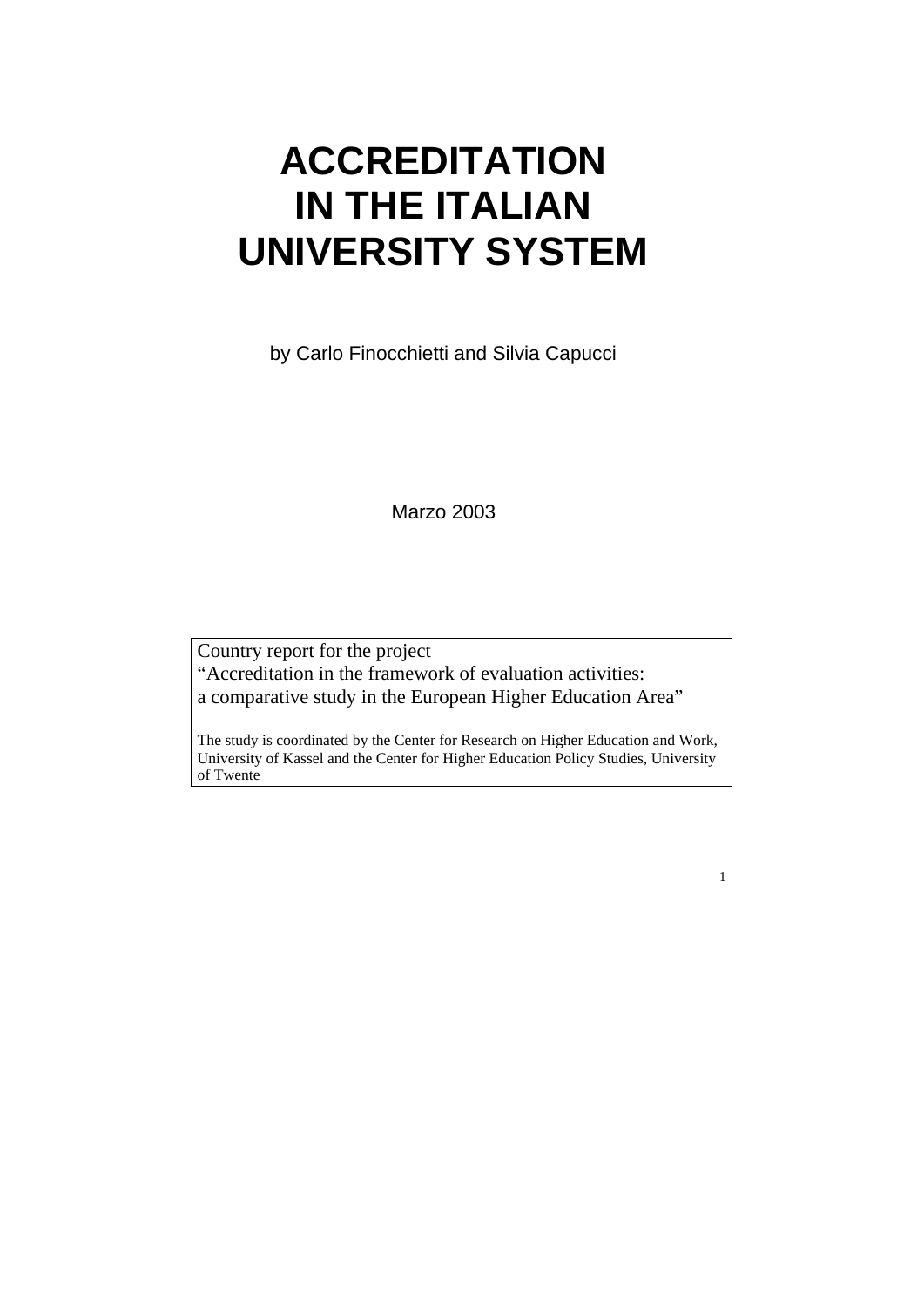# 1. The National System of Higher Education in Italy

# **1.1 Size of the system**

- university education
- non-university education

Italian higher education is organised in a binary system and articulated in the two following sectors:

- State universities (63 institutions)
- non-State universities legally recognized by the competent State authority (14 institutions).

The university sector consists of 77 institutions subdivided into two main categories:

The university population currently amounts to 1,800,000 individuals.

- higher education institutions for music, dance, figurative and applied arts (fine art academies, national academies for dance and drama, national school for cinema, music conservatories, higher institutes for applied arts);
- higher integrated technical education and training (IFTS programmes);
- $2^{nd}$  level professional programmes under the responsibility of the Regions;
- higher education for language mediators (interpreters and translators).

The non-university sector covers:

# **1.2. Outcomes of the Bologna Declaration: reforms of higher education cycles and qualifications**

The 1999 reform had the main purpose to endow all H. Ed. institutions -and first of all universities- with a greater teaching autonomy, unprecedented in the Italian educational tradition.

With reference to the university sector, the 1999 reform has been fully implemented. Nowadays universities autonomously define the teaching rules of their degree programmes in their institutional teaching regulations (Regolamento Didattico di Ateneo-RDA); in particular, the RDA determines the name and the educational objectives of each degree programme, the general framework of the teaching activities to be included in the curriculum, the number of credits to be attributed to each teaching activity, and the modality of the final degree examination.

In conformity to the objectives of the Bologna Declaration, the 1999 university reform has also defined the new architecture of the system. Italian university studies are now organised on 3 cycles.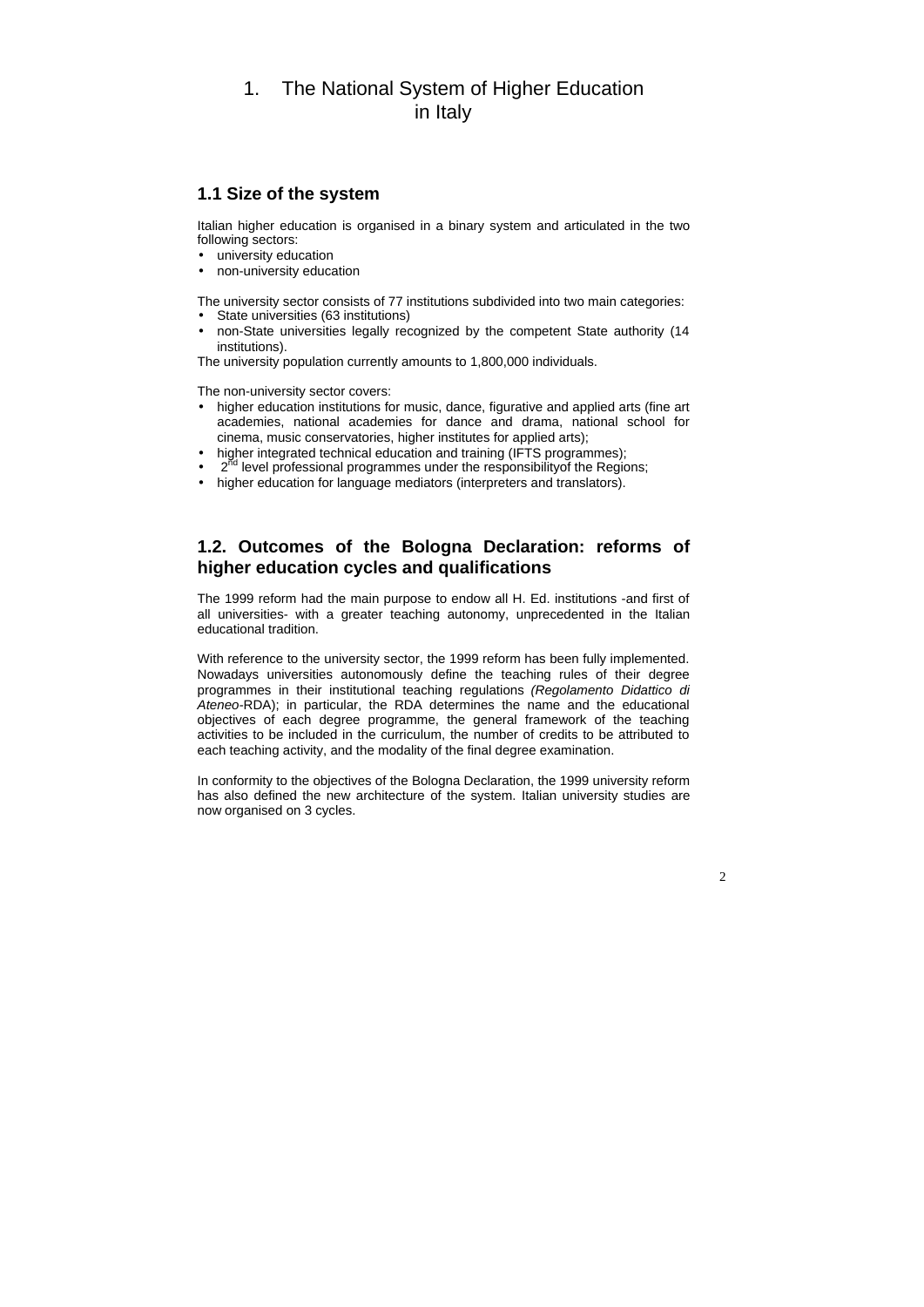The first cycle (undergraduate studies) consists of just one typology of degree programmes, called Corsi di Laurea (CL), aimed at providing undergraduate students with an adequate command of general scientific methods and contents as well as specific professional skills. General access requirement is the Italian school leaving qualification, awarded on passing the relevant state examinations, after completion of 13 years of global schooling; also foreign comparable qualifications may be accepted. Admission to individual degree programmes may be subject to specific course requirements. First degree programmes last 3 years. The  $1<sup>st</sup>$  degree (Laurea-L) is awarded to undergraduates who have earned 180 credits.

The second cycle (graduate studies) includes 3 typologies of degree programmes: Corsi di Laurea Specialistica-CLS; Corsi di Specializzazione di 1° livello-CS1Corsi di Master Universitario di 1° livello-CMU1.

- CLS are aimed at providing graduates with an advanced level of education for the exercise of a highly qualified professional activity in specific areas. Access to CLS is by the Italian  $1<sup>st</sup>$  degree (L) or a foreign comparable qualification; length is 2 years. The final degree, Laurea Specialistica-LS  $(2^{nd}$  degree), is awarded to graduates who have earned a global amount of 300 credits, including those of the  $1<sup>st</sup>$  degree that have been recognised for access to the CLS (max. 180); besides, the drawing up of an original dissertation is also compulsory. A limited number of CLS regulated by specific EU directives (CLS in dentistry, human medicine, veterinary medicine) share the following different features: educational requirement for access is the Italian school leaving diploma or a foreign comparable qualification; admission is always subject to entrance exams; course length is 5 years, except for human medicine which takes 6 years.

Third cycle degree courses (postgraduate studies) consist of Corsi di Dottorato di Ricerca-CDR (research doctorate programmes); Corsi di Specializzazione di 2° livello-CS2 ( $2<sup>nd</sup>$  level specialisation programmes); Corsi di Master Universitario di 2° livello-CMU2  $(2^{nd}$  level university master programmes).

- CS1 are devised to provide the knowledge and abilities needed for the practice of a few specialized or highly qualifying professions (e.g. teaching, legal professions); they may be established exclusively in application of specific Italian laws or EU directives. Access is by a Laurea (1st degree) or a foreign comparable degree; admission is subject to the passing of a competitive examination; course length varies between 2 and 3 years. The final degree, called Diploma di Specializzazione di  $1^\circ$  livello-DS1 (1<sup>st</sup> level specialisation degree) is conferred to graduates who have earned 300-360 credits globally, including those of the  $1<sup>st</sup>$  degree that have been recognised for access to the CS1.

- CMU1 are advanced scientific programmes or continuing education courses open to the holders of a Laurea-L or a foreign comparable degree; admission may be subject to additional conditions. Course length is min. 1 year. The degree as Master Universitario di 1 $^{\circ}$  livello-MU1 (1 $^{\text{st}}$  level university master) is awarded to graduates who have earned 60 credits at least.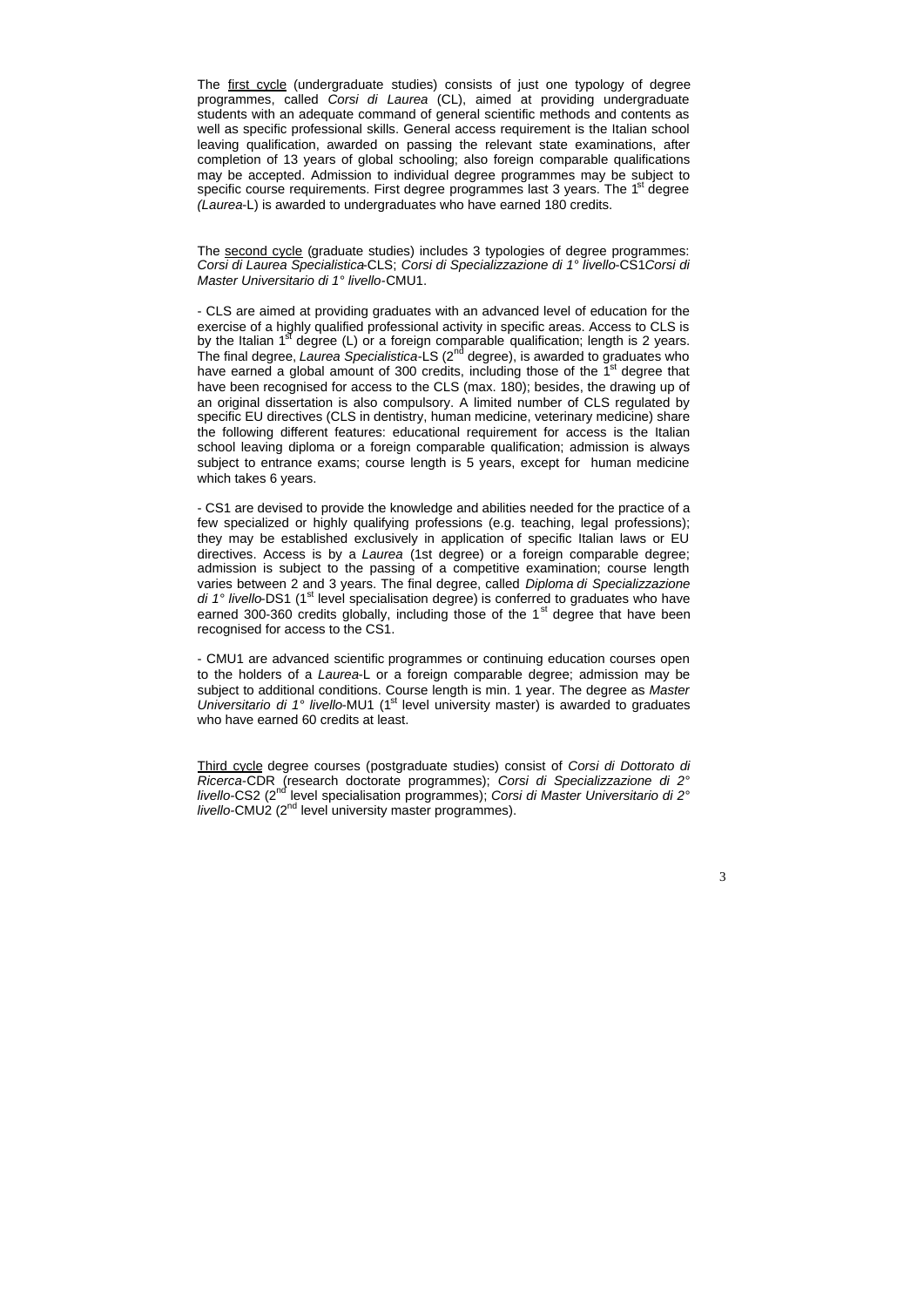- CDR aim at training postgraduates for very advanced scientific research or for professional appointments of the highest consequence; they envisage the use of suitable teaching methodologies such as updated technologies, study periods abroad, stages in specialistic research centres. Access is by an Italian  $2^{nd}$  degree (LS) or a foreign comparable degree; admission is subject to the passing of very competitive exams; official length is min. 3 years; the drawing up of an original dissertation is necessary for the awarding of the  $3<sup>rd</sup>$  degree called Dottorato di Ricerca-DR (research doctorate).

- CS2 are devised to provide postgraduates with knowledge and abilities as requested in the practice of highly qualifying, specialized professions (e.g. medical specialities); they may be established exclusively in application of specific Italian laws or EU directives. Access is by an LS  $(2^{nd}$  degree) or a foreign comparable degree; admission is subject to the passing of a competitive examination; course length is normally 1 year, except for all CS2 of the health sector which may take up to max. 5 years.

- CMU2 are advanced scientific programmes or continuing education courses open to the holders of an LS or of a foreign comparable degree; admission may be subject to additional conditions. Studies take min. 1 year. The degree (Master Universitario di 2° livello-MU2) is awarded to postgraduates who have earned min. 60 credits.

Finally, the reform included the adoption of the Diploma Supplement (DS) and of a national credit system based on the ECTS. Therefore, Italian degree programmes are now structured in credits (CFU = crediti formativi universitari); a university credit corresponds to 25 hours of work per student, time for personal study included. The average annual workload of a full time student is conventionally fixed at 60 credits.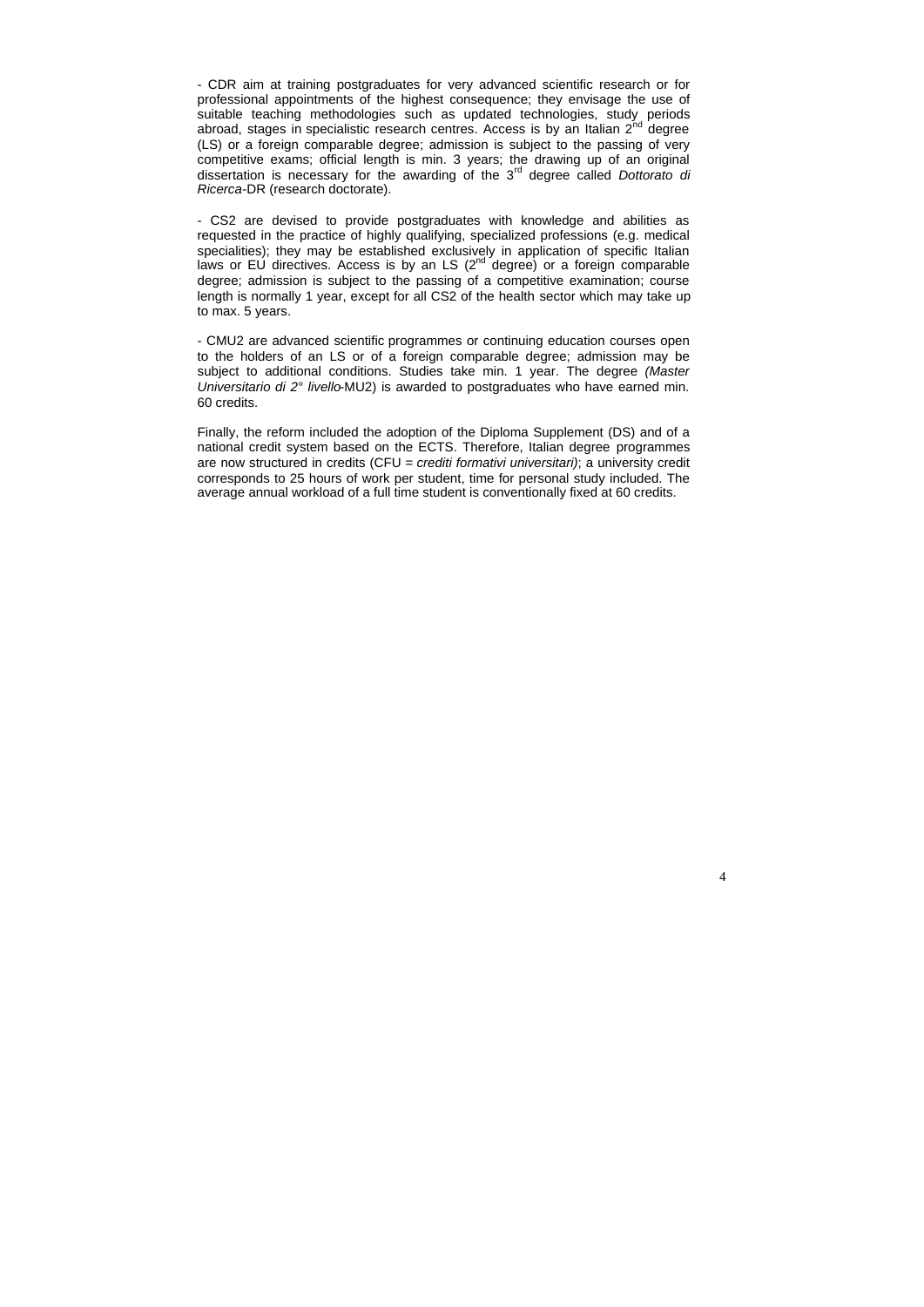# **Scheme of the University System**

| degree-courses<br>corsi di studio                                                                                 |  | degrees<br>titoli accademici                                                                          | <b>Credits</b><br>anni<br>earned<br><b>CFU</b> |             | years |                |  |
|-------------------------------------------------------------------------------------------------------------------|--|-------------------------------------------------------------------------------------------------------|------------------------------------------------|-------------|-------|----------------|--|
|                                                                                                                   |  | 1 <sup>st</sup> cycle – undergraduate<br>studies/students<br>$1^\circ$ ciclo                          |                                                |             |       |                |  |
| Laurea degree course<br>Corso di Laurea-CL                                                                        |  | 1 <sup>st</sup> degree / Laurea degree<br>Laurea-L                                                    | 180                                            | 3           |       |                |  |
| 2nd cycle – graduate studies/students<br>$2^{\circ}$ ciclo                                                        |  |                                                                                                       |                                                |             |       |                |  |
| $2^{n\alpha}$ (Laurea) degree course<br>Corso di Laurea Specialistica-<br><b>CLS</b>                              |  | 2 <sup>nd</sup> degree (2 <sup>nd</sup> Laurea)<br>Laurea Specialistica-<br><b>LS</b>                 | 120                                            |             |       | $\overline{2}$ |  |
| 1 <sup>st</sup> (level) Specialisation<br>degree course<br>Corso di Specializzazione di<br>1° livello-CS1         |  | 1 <sup>st</sup> (level) Specialisation<br>degree<br>Diploma di Specializzazione<br>di 1º livello -DS1 |                                                | $120 - 180$ |       | $2 - 3$        |  |
| 1 <sup>st</sup> (level) University Master<br>degree course<br>Corso di Master Universitario<br>di 1° livello-CMU1 |  | 1 <sup>st</sup> (level) University Master<br>degree<br>Master Universitario di 1°<br>livello-MU1      | $60+$                                          |             | $1+$  |                |  |

|                                                     |  | $3^\circ$ ciclo                            |            |         |
|-----------------------------------------------------|--|--------------------------------------------|------------|---------|
| Research Doctorate programme                        |  | <b>Research Doctorate</b>                  |            |         |
| Corso di Dottorato di Ricerca-                      |  | degree                                     |            | $3+$    |
| <b>CDR</b>                                          |  | Dottorato di Ricerca-DR                    |            |         |
| 2 <sup>nd</sup> (level) Specialisation              |  | $2^{na}$ (level) Specialisation            |            |         |
| degree course                                       |  | degree                                     | $60 - 300$ | $1 - 5$ |
| Corso di Specializzazione di 2°                     |  | Diploma di Specializzazione di             |            |         |
| livello-CS2                                         |  | 2° livello-DS2                             |            |         |
| $2na$ (level) University                            |  | 2 <sup>nd</sup> (level) University Master  |            |         |
| Master degree course                                |  | degree                                     | $60+$      | $1+$    |
| Corso di Master Universitario di<br>2° livello-CMU2 |  | Master Universitario di<br>2° livello -MU2 |            |         |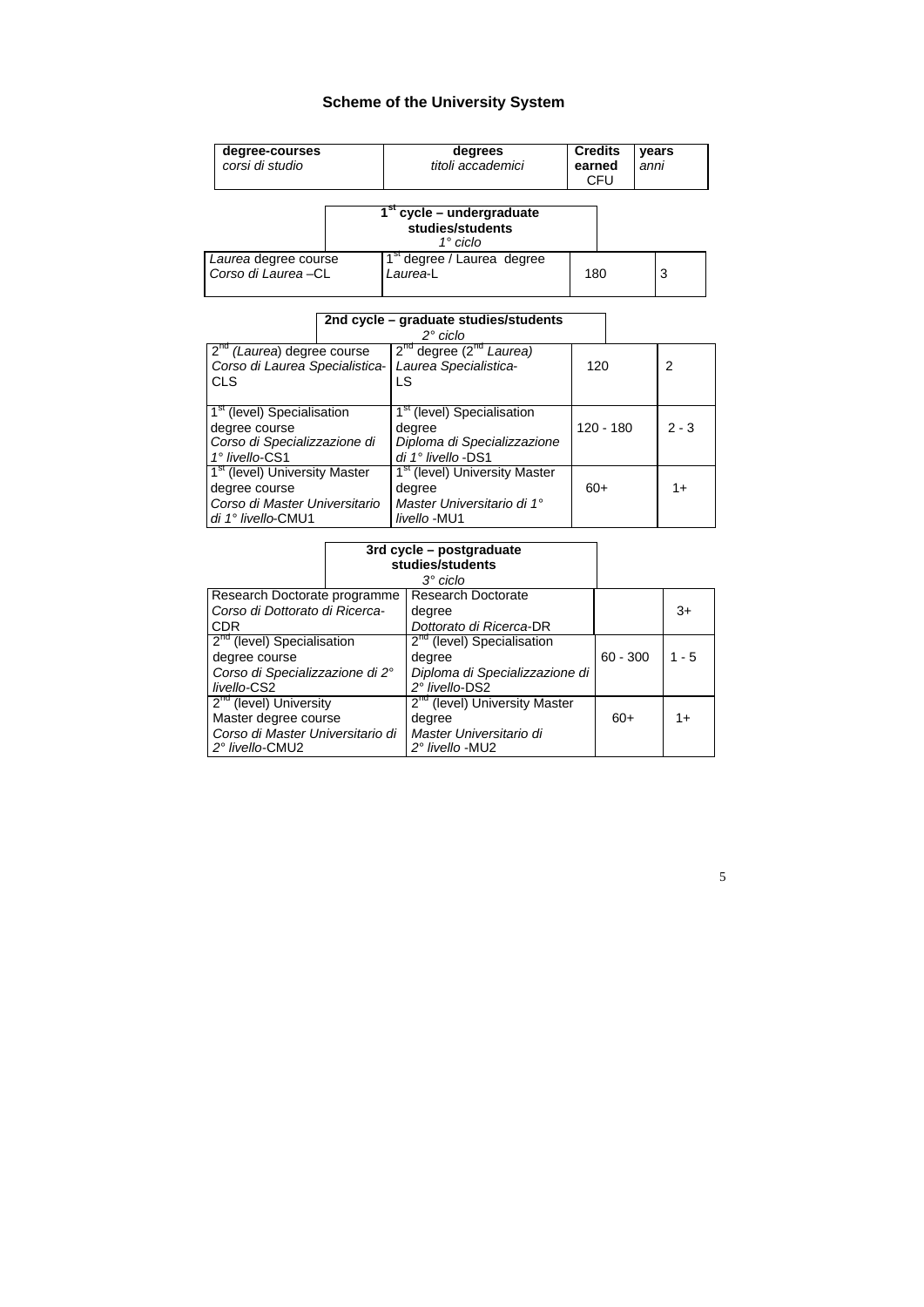# **1.3. Governance of the university system: from centralization to autonomy**

In the last decade some substantial developments have occurred in terms of distribution of powers in the management of universiy education.

- The first important step towards decentralization was made in 1989: the Ministry for Universities and Scientific and Technological Research (MURST) was established as a separate entity from the Ministry of Education with a view to further promote the two sectors of university education and scientific research by attributing their coordination to the same specific authority. One of the purposes of this reform was to separate the responsibility for the decisions in matters of university policy, entrusted to MURST, from their actual management, a task attributed to individual universities and research bodies. Another objective was the implementation of university autonomy. At the end of this reform process, fulfilled with positive results, MURST merged once again with the Ministry of Education building up just one entity, i.e. the present Ministry of Education, University and Research (MIUR).
- A second significant development was a wide transfer of powers from the central government to individual universities. Full institutional autonomy was gradually achieved through a series of legislative acts: statutory and operational autonomy was sanctioned by law 168 of 1989, financial autonomy by law 537 of 1993, autonomy for the recruitment of the teaching staff by law 210 of 1998, and finally teaching autonomy by ministerial decree 509 of 1999.
- A third important change consisted in the transfer of wide normative and regulation powers from Parliament to the Government by means of provisions leading to deregulation, power delegation, decentralization of functions, administrative simplification.
- The fourth important modification took place in the organs representing the different components of the academic community as well as in the advisory bodies assisting the Minister in matters of university policy: most of them were reformed or newly established (e.g. National University Council, Italian University Rectors' Conference, National Council of University Students, National Committee for the Evaluation of the University System).

As to the management of the system, the most significant innovation has undoubtely been the gradual decentralization of competences from the central government to individual institutions. Said process has produced the shift from a type of management based on a strong ministerial authority to a new managerial model in which the central government has gradually yielded up to universities all operational powers, even if retaining a few financing and policy responsibilities; universities have increased their powers in relation to the management of operational processes, and have achieved full autonomy (statutory, financial, didactic, staff recruiting).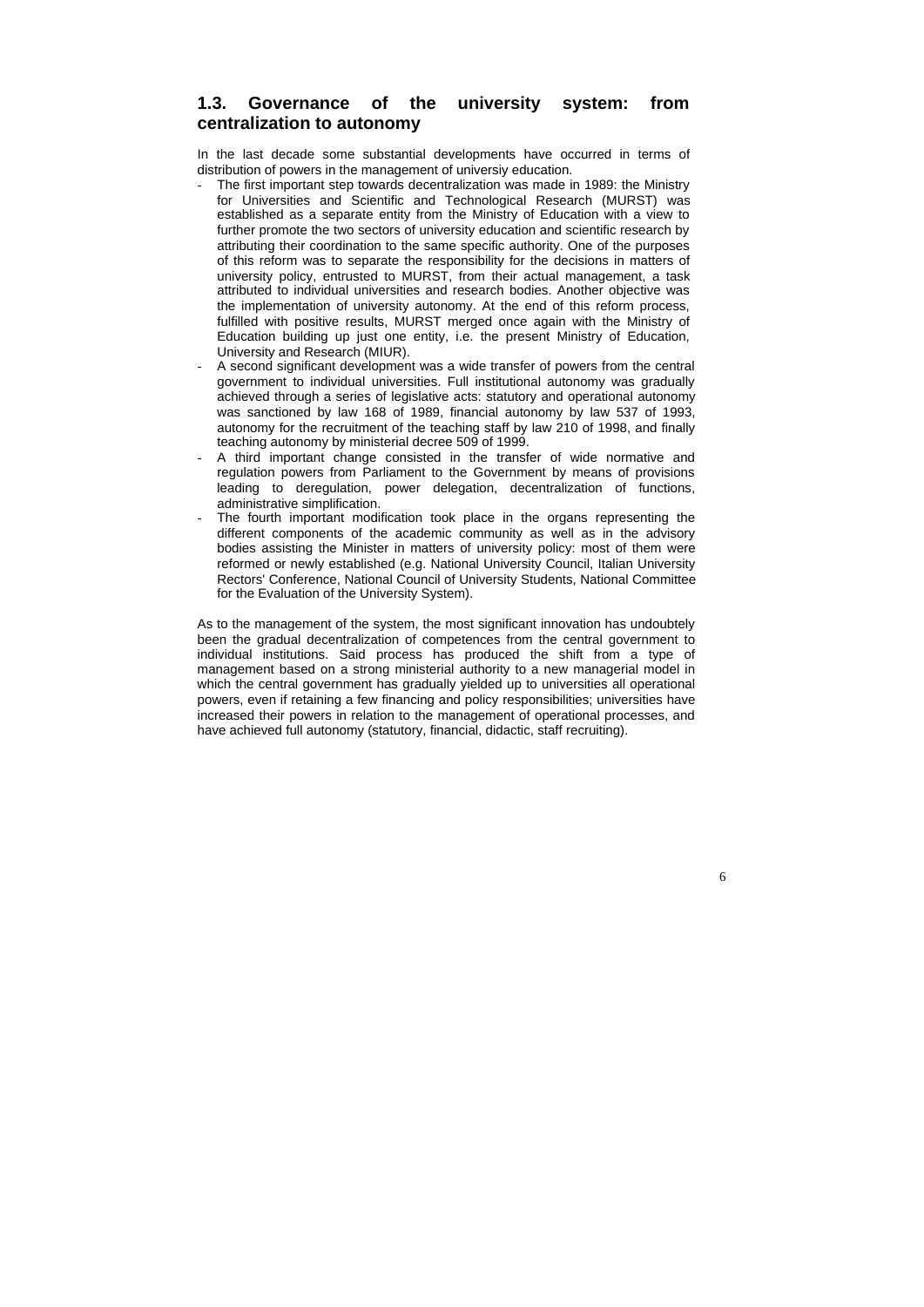# 2. Accreditation, approval and evaluation

## **2.1. Why programme accreditation?**

In Italy the system of accreditation of university degree programmes started in 2001. On the one side, universities had just designed the new degree programmes and were applying to the State for funding. On the other side, in order to allocate funds efficaciously the Ministry of Education (MIUR) requested the cooperation of the National Committee for the evaluation of the university system (CNVSU); the Committee should elaborate a system of programme accreditation so that only those degree programmes that could successfully go through the whole process would benefit of the ministerial financial support.

- the first concerning the formal approval of new university curricula (see paragraph 2.3);
- the other concerning the accreditation of the programmes themselves, after checking if they actually met the minimum quality standards (see paragraph 2.4).

As a consequence, two distinct but correlated procedures were put simultaneously into being:

## **2.2. Accreditation of degree programmes: CNVSU's proposal**

In its proposal CNVSU adopted the definition of accreditation included in the 2001 CRE report: **"Accreditation is a formal, published statement regarding the quality of an institution or a programme, following a cyclical evaluation based on agreed standards".**

If we analyze that definition, the essential feature of accreditation is evidenly the necessity to pre-determine the requirements unanimously regarded as indispensable ("agreed standards") to guarantee the desirable quality levels. To such an end it is useful to adopt a system of "cyclical evaluation" based on quantifiable, verifiable and representative indicators. Eventually, the publication of the evalution outcomes ("published statement") aims to provide an explicit, substantial -and not purely formalacknowledgement of the qualitative levels ascertained.

The objectives of the Italian system of programme accreditation have been determined as follows:

- reduce autoreferential elements as well as the merely bureaucratic respect of the formal requirements typical of the Italian system centred on the legal validity of study qualifications;
- create a system of clear information and transparent, verifiable guarantees on the qualitative standards of individual study programmes; this objective produces a higher level of rationality in the choices made by those subjects that apply to the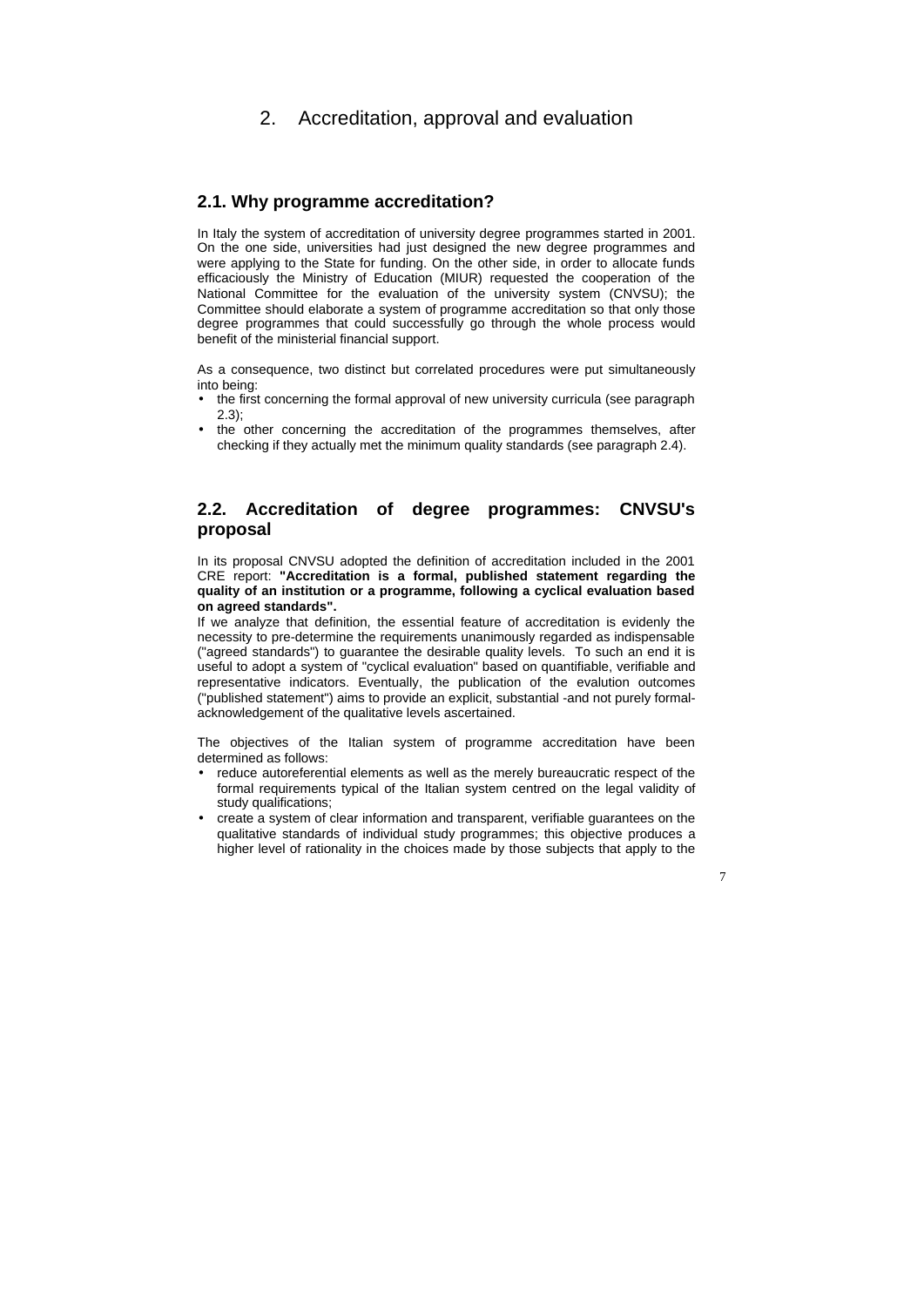university system from the outside as interested actors: the students and their families who have to decide how and where to invest in education as well as companies, industries and bodies, both private and public, in demand of graduates.

- contribute to a competitive system that may operate fairly within a university context characterized by a wide and diversified educational offer; actually, this fact could cause the risk of the distribution of misleading information on very different programmes bearing the same denomination or on very similar courses with different names;
- promote within individual institutions a constant process for quality improvement by awakening all the actors involved to the necessity to verify regularly the consistency among pre-determined objectives, allocated resources, organizational committment, educational outcomes.

CNVSU's working plan provided for two subsequent implementation stages:

- a starting phase -pre-accreditation- in which the minimum standards in terms of resources are determined that are indispensable for an institution to be able to offer sound university education in the different classes of degree programmes, and, within individual classes, in each programme (number of teachers, their qualification, number and sizes of classrooms, libraries, laboratories, etc.);
- a second phase in which accreditation has also to consider the minimum standards in terms of the qualitative characteristics of the education process and of its final outcome in terms of graduates and postgraduates.

## **2.3. The approval of degree programmes**

The procedure for the approval of university degree programmes is articulated in the 4 stages outlined here below.

#### Stage 1 - Drawing up of university teaching regulations (RDA)

Individual institutions lay down the rules for the teaching organization of their degree courses in the so-called Regolamenti Didattici di Ateneo (RDAs). University teaching regulations and their amendments are issued by rectoral decree; said decree also states the date of the entering into force of the rules of the programme(s) concerned.

Each RDA determines:

- the names and objectives of all the degree programmes offered by the university concerned, it also gives the numbers and definitions of the respective classes;
- the general framework of the educational activities to be included in the curricula;
- the credit number to be attributed to each educational activity;
- the main features of the final examinations to be passed for the awarding of the different degrees.

In conformity with the respective university statutes, RDAs also regulate the organizational aspects of the teaching work common to all degree programmes; in particular they define: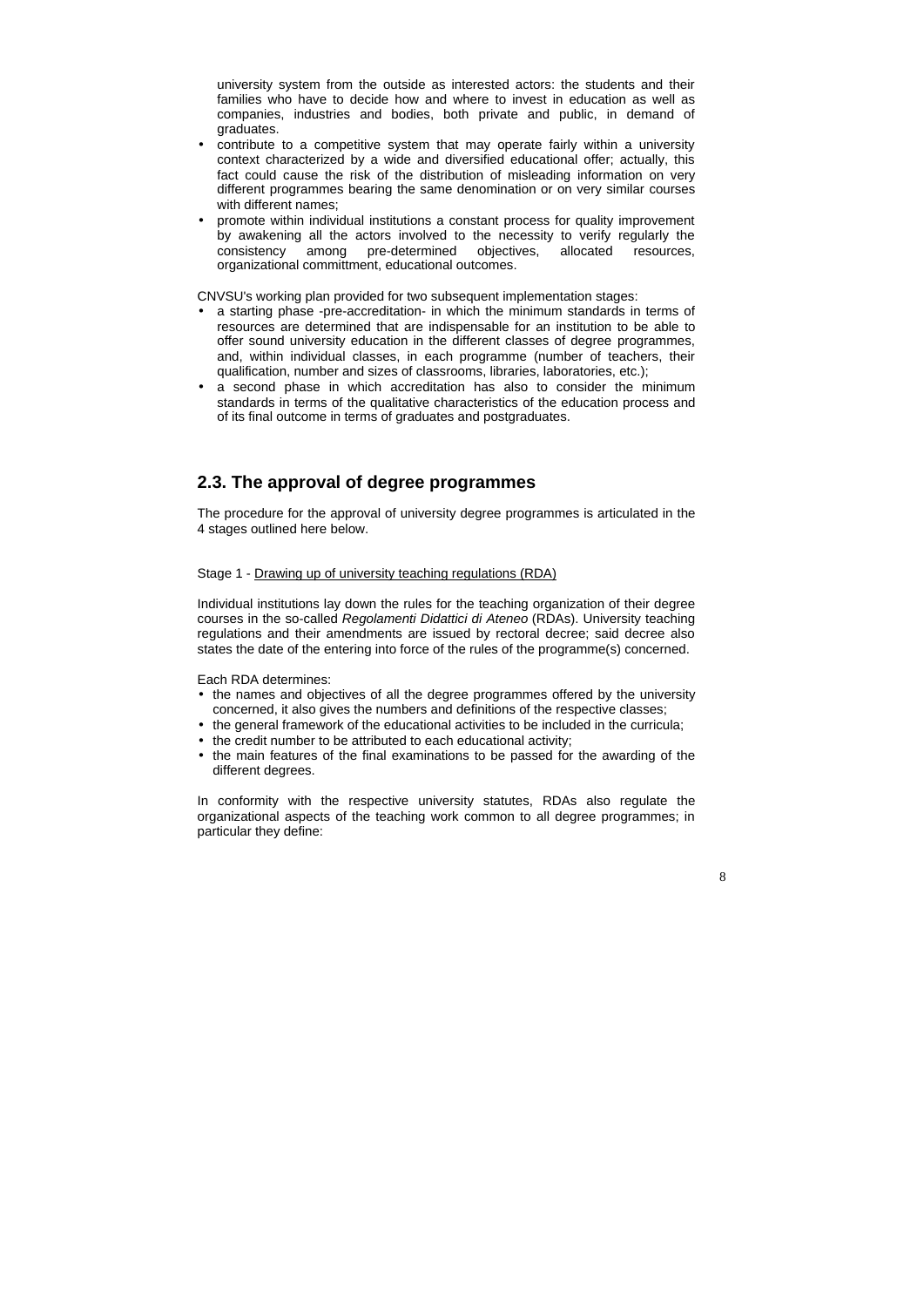- objectives, times and modalities for the competent teaching structures to jointly provide for the planning, coordination and control of the outcomes of the different educational activities;
- the procedures to entrust university teachers and researchers with annual teaching duties, including integrative activities, guidance and tutoring;
- the procedures concerning the organization of tests, subject exams, the final degree examination;
- modalities for the assessment of students' performance; the grading scales in use are 18-30 (subject exams) and 66-110 (degree examination); the highest grades (30 and 110 respectively) may be followed by a note of special distinction (lode);
- the evaluation of the initial education of the students to be admitted to 1st and 2nd cycle degree programmes (CL and CLS respectively);
- the organization of educational activities propaedeutic to the evaluation of the initial education of students to be admitted to CL as well as those related to additional educational obligations;
- the setting up of a university service for the coordination of all guidance activities to be carried out in cooperation with upper secondary schools, and of a tutorial service for all students in each degree programme;
- the introduction of specific organizational modalities for the teaching activities devised for part-time students;
- the ways to single out the university structure or person taking up the responsibility of each educational activity;
- the evaluation of the quality of all activities;
- the ways to make both procedures and decisions public;
- the rules for the awarding of joint degrees.

- the list of curricular subjects with the subject areas of reference; it also specifies all other educational activities and, if that is the case, the modular structure of certain subjects;
- specific educational objectives, credits, and those subjects or other educational activities that may be propaedeutic;
- curricula offered to students; also the rules are given for students to submit their individual study plans, if necessary;
- the typology of available teaching/learning activities, distance tuition included, of subject exams, and other ways to assess students' performance;

The RDAs also determine the modalities according to which individual institutions must issue , the so-called "diploma supplement", an explicative document to be added to each degree: in conformity to similar models adopted by most European countries, said document registers the main information on the specific curriculum completed by that student in order to obtain that degree.

#### Stage 2 - Teaching regulations of degree programmes (RDC)

The teaching regulations of each degree programme (Regolamento Didattico di Corso di studio-RDC) are determined by the competent teaching structure in compliance to the RDA as well as in the respect of teaching freedom and of teachers' and students' rights and duties. Individual RDCs define the organizational elements of the respective degree programmes.

In particular, each RDC determines: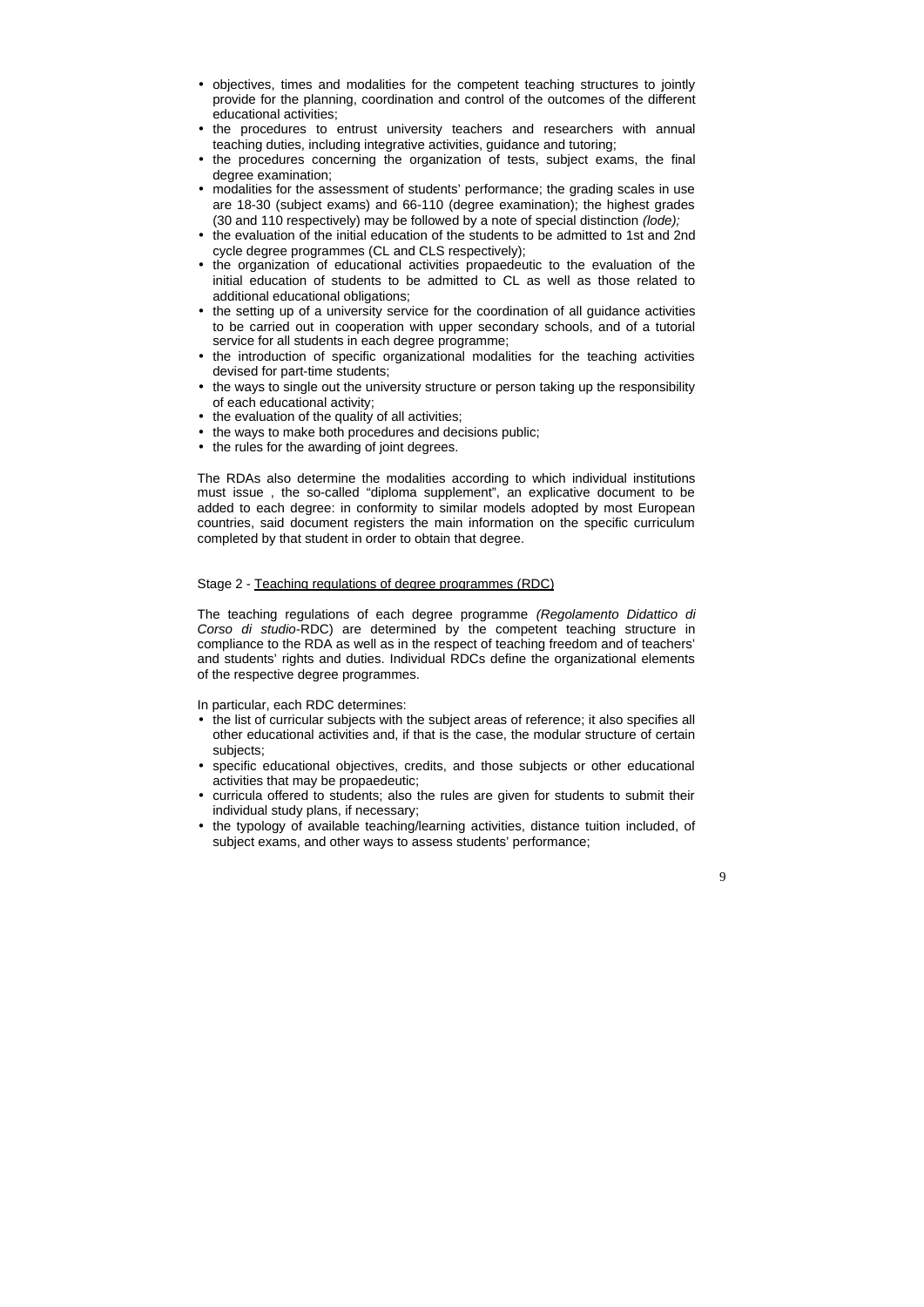• provisions regulating attendance, when compulsory.

#### Stage 3 - Consultations and approvals

The proposal for the setting up of a new programme must be accompanied by the motivated opinions of a few advisory bodies.

• University evaluation unit

The Unit gives its opinion on available resources and their congruency with the objectives of the programme.

#### • Regional coordinating committee (CRC)

The CRC is made up of the rectors of the universities located in the same Region, the president of the regional council and a representative of the students. Besides giving its advice on the proposals for new programmes, the CRC coordinates the initiatives in such matters as the planning of the access to university studies, student guidance and welfare services, advanced professional education, permanent and recurrent education, exploitation of university facilities. Moreover, the CRC coordinates the relations of the university system with the school system, the education institutions of the Region and the economic and social representatives of that territory.

• Employers

Also the employers' advice is compulsory. Therefore universities must consult the local organizations representing industries, services and the professions. The consultation is meant to check the congruency of the educational proposals with the economic needs of the regional territory and the occupational opportunities that may be realistically offered to future graduates.

#### • National university council (CUN)

CUN has to check the proposals with reference to the correspondence between the curricular content determined as compulsory by the decrees that have approved the various degree classes and the teaching activities provided for by the RDA (university teaching regulations). The outcome of CUN's control may be either the approval of the proposal or a motivated request for the competent university authorities to reexamine/reconsider their proposal.

#### • MIUR

Eventually, the service for university autonomy and students'affairs of the Ministry of Education examines the proposals submitted by individual universities, checks their procedural correctness, the set of compulsory advisory opinions, and issues the decrees approving the respective university teaching regulations.

#### Stage 4 - Approval of RDAs

Once completed the above process of consultations and control, the rectors of individual institutions approve by their own decrees the respective university teaching regulations; the RDAs are the internal legal bases allowing to actually start new degree programmes.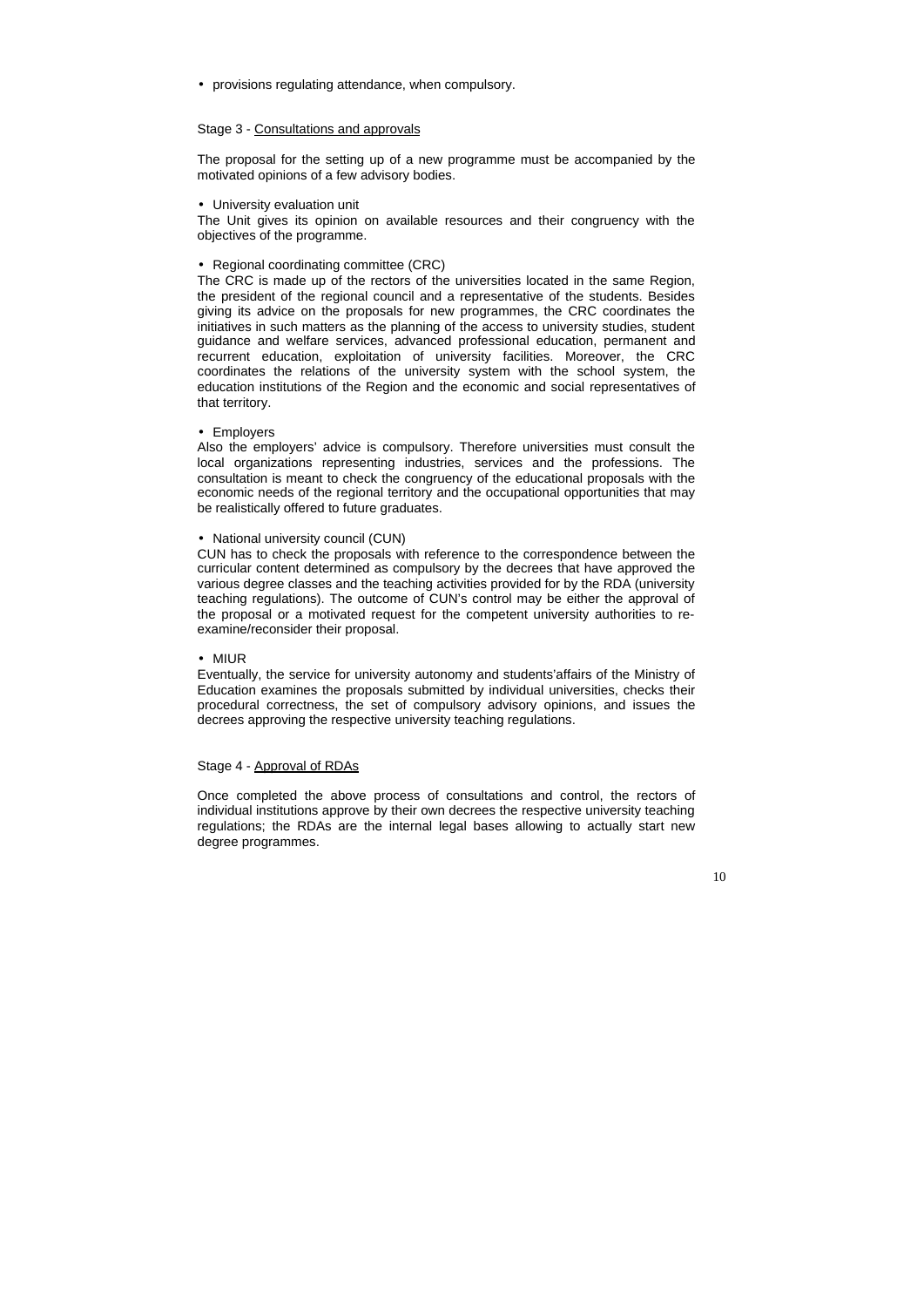## **2.4. Minimum standards for accreditation**

Here are the aims agreed upon and the criteria adopted in the evaluation of the resources regarded as indispensable for the accreditation of new study programmes.

2.4.1. Objectives of min. standards control

- Ensure all students (and their families) that each university has at least the resources necessary to support the proposed educational offer.
- By the diffusion of information to all the individuals concerned, grant that the educational offer of each institution is transparent and comparable to that of the other universities.
- Check the congruence among the planned offer, the demand for education, and available resources.
- Allow that both MIUR and universities may efficaciously allocate available resources by means of specific incentives/disincentives.

2.4.2. General evaluation criteria

- 1 credit (CFU) has approximately to include 8 hours of "front" teaching.
- Diversified reference dimensions have been identified with respect to students to be enrolled in degree programmes of the different classes.
- Each permanent teacher normally covers 120 teaching hours in the classroom. It is assumed that such a teaching engagement is mainly (50%) intended for the Laurea programmes (1st cycle) - Egs.: 60 h.s x CL + 40 h.s x CLS + 20 x CDR, master courses, etc.
- The subjects in which available teachers are competent must be consistent with the educational profiles offered in terms of number of credits assigned to "basic", "qualifying", "similar/integrative" educational activities.
- University facilities (classrooms, labs, etc.) must have as adequate sizes as to grant their use to all enrolled students (full-time, part-time).

2.4.3. Variables used

- Programmes actually offered by the Faculties (due to the transformation of already existing programmes and to the setting up of new ones).
- Enrolled students.
- Permanent teachers available in the different subject areas.
- Usable facilities (classrooms, laboratories, libraries).

2.4.4. Calculus of adequate students' numbers

- Full-time students: conventionally they are required an average workload of 60 credits per year, corresponding to min. 1500 h.s. The enrolling institution must guarantee teaching services at least to the min. extent determined in the decrees that approved the degree classes (generally corresponding to 650-750 h.s a year).
- Part-time students: they are required an average workload corresponding to the number of credits for which they enrolled (<60). The teaching load for the educational activities reserved for such students (whose proportion will remain limited) is given by the ratio  $\left($ <1) between the engagement they have undersigned (expressed in credits) and the 60 credits required from full-time students (FTE = Full-Time Equivalent).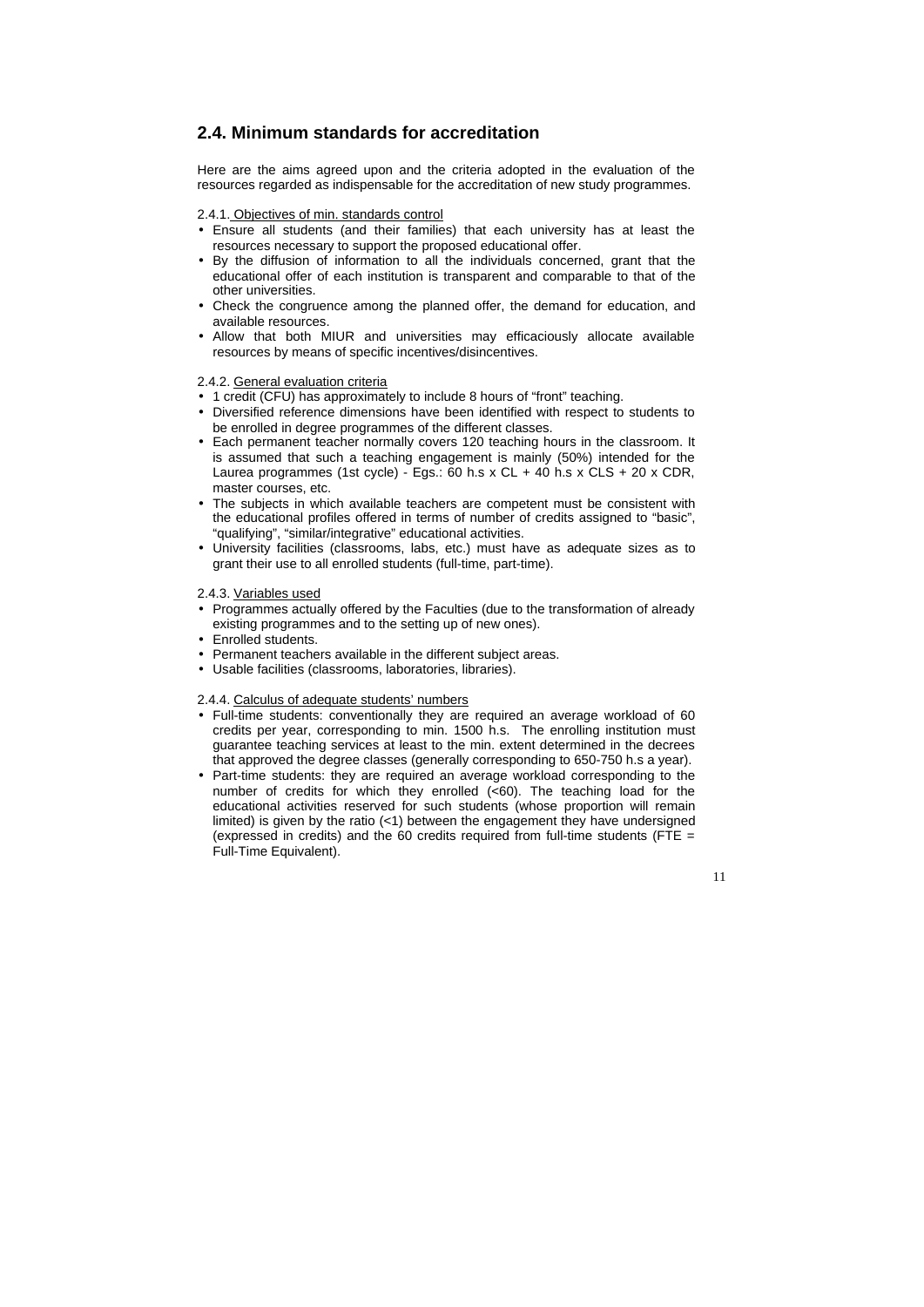Diversified dimensions of degree programmes of the different classes

On the basis of preliminary dimension analyses carried out by elaborating the data of students matriculated in 1999-2000, four groups of degree programmes have been singled out with reference to the different classes; to each group a referential quantity (max. student number) and a variability interval have been attributed.

This type of evaluation is considered necessary to guarantee the min. quality standard of the educational offer: in fact it allows timely adjustments of overcrowded courses by their diversification or subdivision, and also to avoid the running of courses with very few students which may cause an inefficient exploitation of available resources (exceeding educational offer).

- 1-cycle CLS: 15;
- teachers engaged both in the CL and CLS in the first study programme of the class: 16; in the subsequent programmes: 12;

A number of matriculated students higher than the max. values of the planned intervals shows the necessity to adjust the resources and/or to provide for the subdivision or diversification of the offer.

A number of matriculated students lower than the min. values of the planned intervals, whereas the requirements related to teachers and facilities are met, shows a probable ineffective exploitation of available resources.

#### Permanent teachers'numbers

This is how the minumum number of permanent teachers is determined that are necessary for the Laurea programmes so as to cover at least the 80% of the subjects related to the main types of educational activities (basic, qualifying, similar and integrative).

Minimum standards have first been applied to 1st degree programmes (CL). The total number of teachers needed for the programmes of a Faculty has been determined by the sum  $a + b + c$ :

teachers engaged in just one programme typology in the first study programme of the class: 9 (CL) and 7 (CLS); in the subsequent programmes: 7 (CL) and 5 (CLS).

Indispensable facilities

- Classrooms: their sizes must be adequate to host all the students enrolled at each course year for 15-20 weekly hours at least (60 CFU x 8 teaching hours in the classroom  $=$  480 seat-hours per student). If we calculate teaching periods of 28 (24) weeks a year, it makes 17.1 (20) seat-hours per week. Consequently a classroom of such sizes as to adequately host a full class and exploitable for 30- 40 h.s a week during the teaching periods may meet the needs of the students of two classes.
- Laboratories: must have suitable characteristics and such sizes as to grant all the students the opportunity to use them. The availability of work places must be compatible with the requirements fixed in the teaching regulations of the different programmes or in specific regulations (e.g. in the case of programmes characterized by restricted access such as dentistry, human medicine, veterinary medicine).

#### Application of minimum standards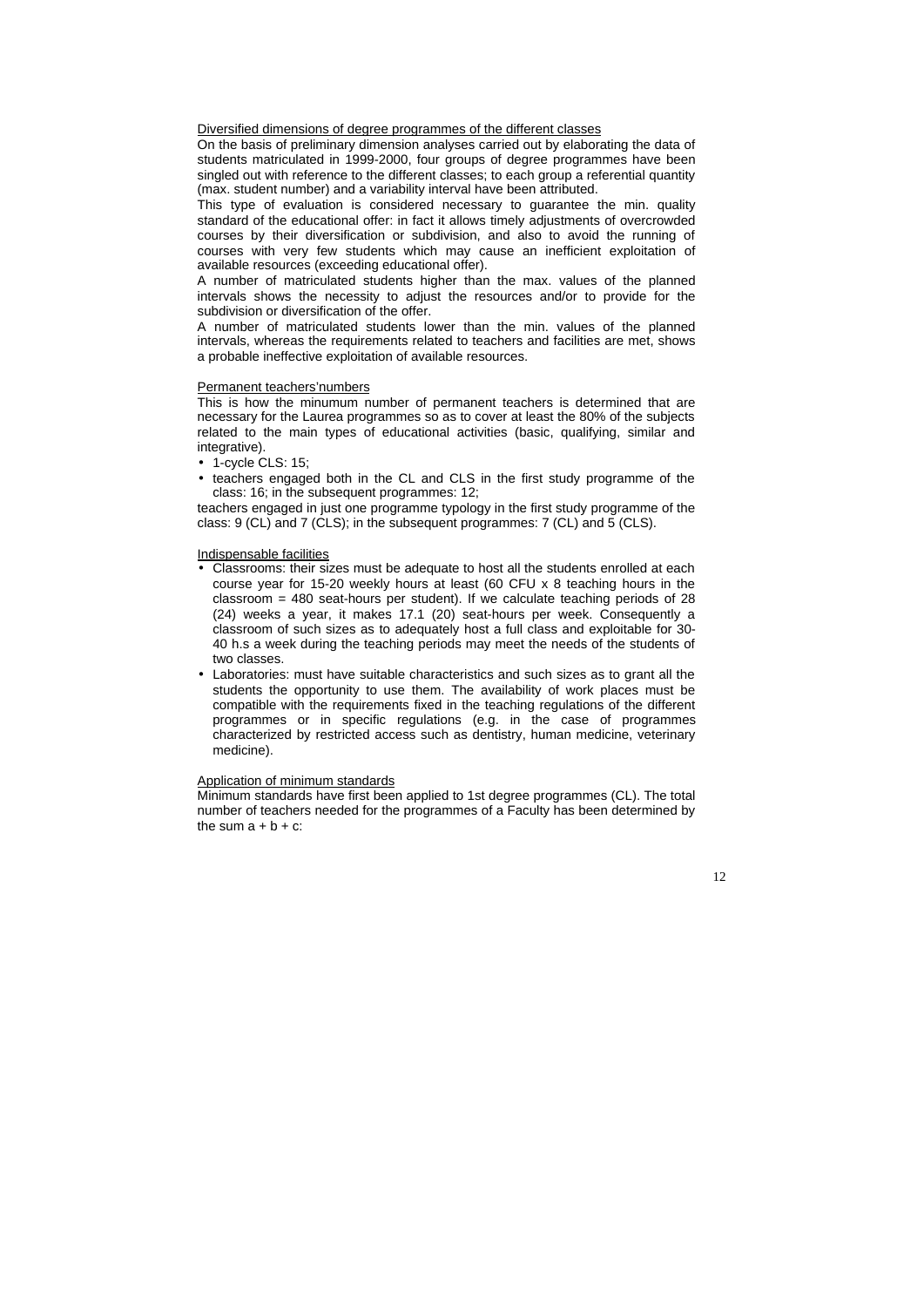$a = min$ . number of teachers for new and transformed CL: Nr. of classes  $x + 9 + (Nr. 0f)$ programmes - Nr. of classes) x 7;

 $b = min$ . number of teachers for 1-cycle programmes: Nr. of classes x 15 + (Nr. of classes - (Nr. of programmes) x 15;

c = number of teachers employed in interfaculty programmes.

The teacher number calculated with the above formula must be subtracted from the global number of teachers available in the Faculty; a result <0 shows the necessity to single out the programmes lacking in minimum standards, a result >0 shows the presence of teachers employable in CLS (2nd cycle programmes).

#### Criteria for special funding (innovation)

The following criteria must be checked in the new CL for the allocation of special funds reserved for teaching innovation:

- Timeliness and completeness of procedures with respect to the establishment and actual start of the CL;
- Teaching supportability and stability: permanent group of teachers granting to the CL the majority of their engagement (min. standards in terms of "stable" teaching);
- Attractiveness: the number of students enrolled in the 1st year must be higher than the min. planned value;
- Evaluation of CL quality must be regular with reference both to organization and outcomes, according to national as well as international criteria;
- Employability and connection with the outside context: clear definitions of the professional profiles and respective labour market; consultation of the local representatives of the various socio-economic components (industries, services, the professions).
- Setting up of a "trend committee" for each CL (it includes representatives of the labour context);
- Percentage of contract teachers who, hired from outside the academic world, are competent in specific professional fields;
- Interuniversity and international coordination; regional planning of the offer in conformity with the real educational needs of the territory; international agreements for coordination and exchanges.

Evaluation effects

- As to new CL (i.e: those which do not originate from the transformation of the already existing Laurea programmes), the possess of the minimum quality standards caused their inclusion among the programmes useful for the objectives of the 2001-2003 planning and for the related funding.
- In case individual universities allocate the resources for teaching innovation non in conformity with the pre-determined criteria, a reduction in their quota of ordinary funding may be applied in subsequent years.
- Programmes lacking in min. quality standards are not covered by national funding. Universities may decide to stop them or to run them all the same by using their own economic resources. In particular cases, it is also possible to submit to the CNVSU an adjustment plan with a view to reach the min. quality standards.

Agenda for the development of CNVSU' analyses

• 2001-02: control of the compatibility between the total number of teachers per Faculty and the educational programmes actually offered.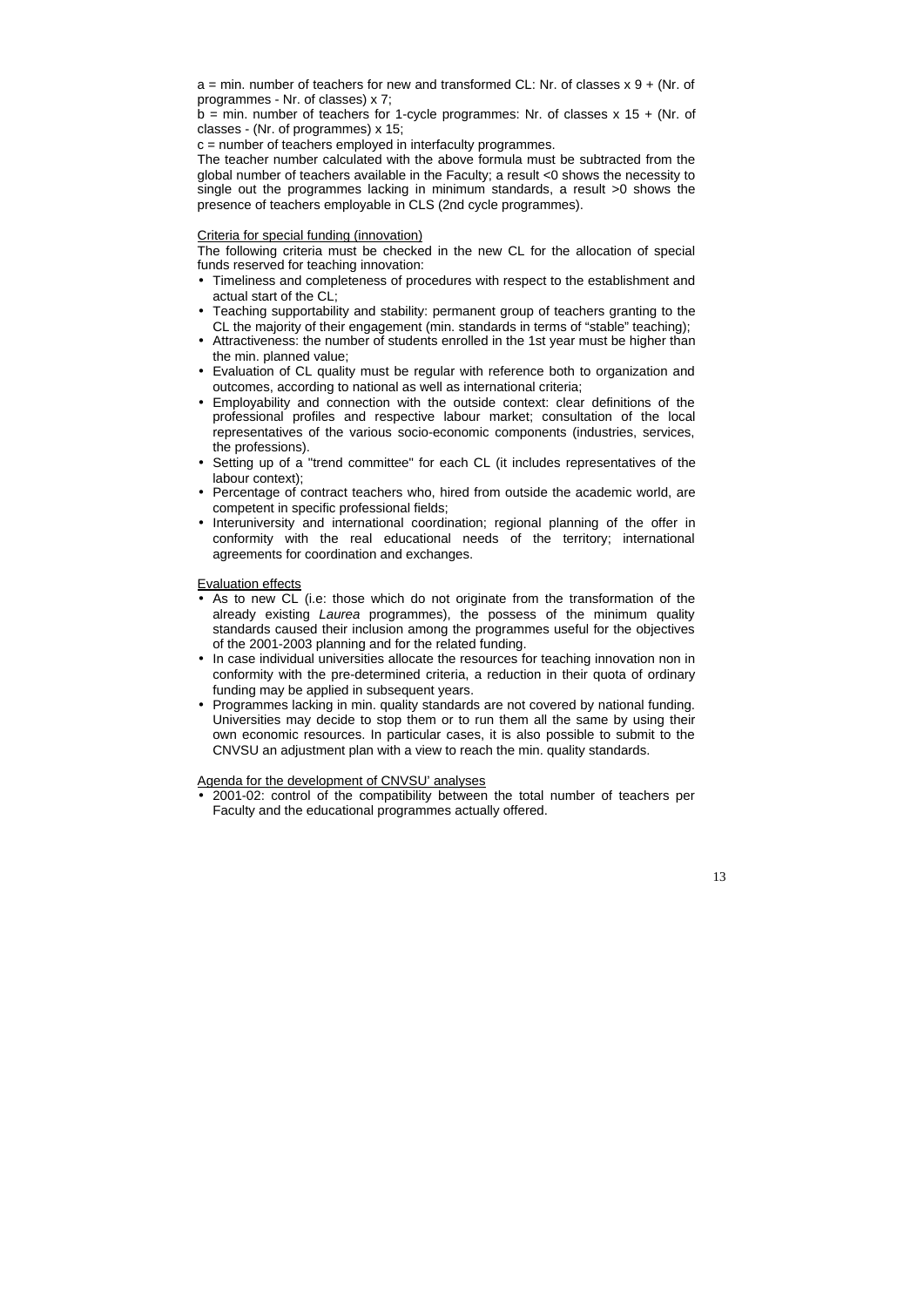- 2002-03: check of teachers available to guarantee the CFU required (basic, qualifying, similar or integrative). Details on the availability of adequate facilities (classrooms and labs).
- 2003-04: control of teachers' specialization in relation to the subject areas of the subjects actually offered. Map of available classroom places, of the diversified need s for specialistic laboratories, and facilities for student's support. Advertising of the programmes.

## **2.5. Other accreditation systems**

Other forms of accreditation in relation both to institutions and programmes do exist. The description follows of the three examples which seem better consolidated and of a greater interest.

## **2.5.1. Degree programmes in engineering**

The Council of the Presidents of the Italian Faculties of Engineering has elaborated the SINAI (national system of evaluation and accreditation of degree programmes in engineering). The Council's motivations were essentially two: a) the on-going process for the implementation of university teaching autonomy; b) the academic and professional recognition of qualifications within the European Union.

a) As a consequence of curricula liberalization, in Italy any automatic validation of Italian academic and professional qualifications will no longer be possible: in fact degree programmes belonging to the same "class" may lead to professional profiles characterized by diversified competences not only at different institutions but also within the same university; this may occurr even in the case the respective degrees bear the same denomination. Besides, a further consequence of the institutional autonomy process will be the increasing competition among universities. In such a perspective, the problem of quality assurance in education becomes extremely important: it will be necessary to have such a competition take place on educational goals of a high standard. The implementation of institutional teaching autonomy must therefore be accompanied by a rigorous application of quality control of educational objectives as well as of the structuring process and final product of individual degree programmes.

b) The second reason that makes it appropriate and even urgent to start a national system of degree programme accreditation is the problem of the academic and professional recognition of qualifications within the European Union. At European level the emerging trends in matters of quality assurance and mutual recognition of qualifications in engineering all agree on the necessity of a transeuropean coordination to the end of facilitating recognition and engineers' mobility. The accreditation system of programmes in engineering is based on their evaluation; actually, it is by now an internationally shared opinion that a system of accreditation of degree programmes (CdS) must be based on the evaluation of CdS themselves. On this subject it seems appropriate to note that the evaluation of a CdS may concern either teaching (from the educational objectives of the CdS on to the the resources and methodologies which allow their actual achievement) or organization (the evaluation must be such as to make it credible the real application of the procedures devised for the observation and control of teaching and its outcomes). Some accreditation systems prefer to evaluate teching rather than organization (e.g.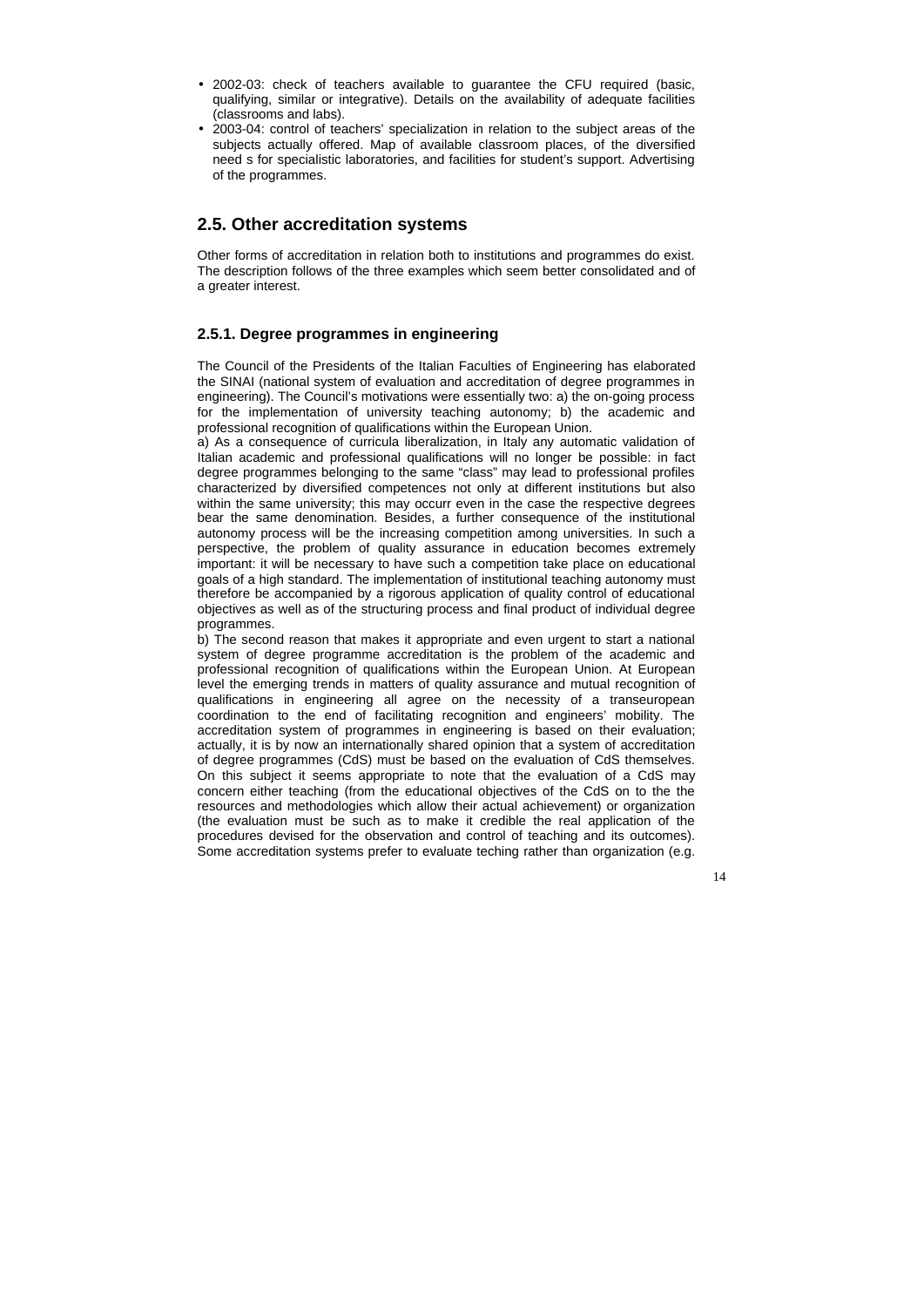Abet); others, instead (in particular those inspired by ISO 9000), prefer to evaluate organization.

To the end of granting the highest objectiveness and utmost efficacy, the SINAI method integrates the evaluation of teaching and of organization in just one procedure, thus adopting a type of approach really original at international level. Its contrivers are conscious that the introduction of an evaluation culture with respect to CdS must take place gradually according to the following 6 (fundamental steps: production of data, indicators, and parameters; their analysis; drawing up of an annual autoevaluation report; periodical control and external evaluation from an independent body; corrective provisions adopted in consequence of the intermediate evaluation stages; observation of effects.

#### **2.5.2. Master programmes in Business Administration**

The history and praxis of the accreditation of MBA programmes has consolidated over the years.

- the control of the existence of objective and explicit criteria that the organising institution notifies beforehand (objective and comparable basis forevaluation);
- the partial evaluations expressed by each of the individual bodies involved in the accrediting process.

The accrediting agency is an independent association, ASFOR (Association for business management training). Established in 1971 with the main purpose of promoting a management culture and developing the educational offer in that field, ASFOR now has more than 50 members (higher schools, universities, other institutions). It participates in the main European projects on the development of management and quality control.

The chief objective of its accrediting process and of the granting of the label "accredited by ASFOR" is to clearly differentiate those Master programmes which satisfy a significant set of requirements -to be evaluated globally- from the thousands and thousands of programmes offered under the "Masters" denomination. At present the programmes accredited by ASFOR are about 20. The decision on the significance and solidity of individual programmes is made with reference to:

By its accrediting operations ASFOR intends to provide a useful service to:

- the potential clients of master programmes: they may avail themselves of a guidance tool;
- to companies: thanks to the existence of minimum quality standards, they may rely on a more homogeneous product;
- the organising institutions: when applying for accreditation, they accept to engage themselves in the constant upgrading of the respective programmes.

The minimum compulsory standards for ASFOR accreditation refer to the following items:

• applicants' selection: applicants' personal characteristics (age, academic qualifications, previous professional experience at managerial level) and admission procedures;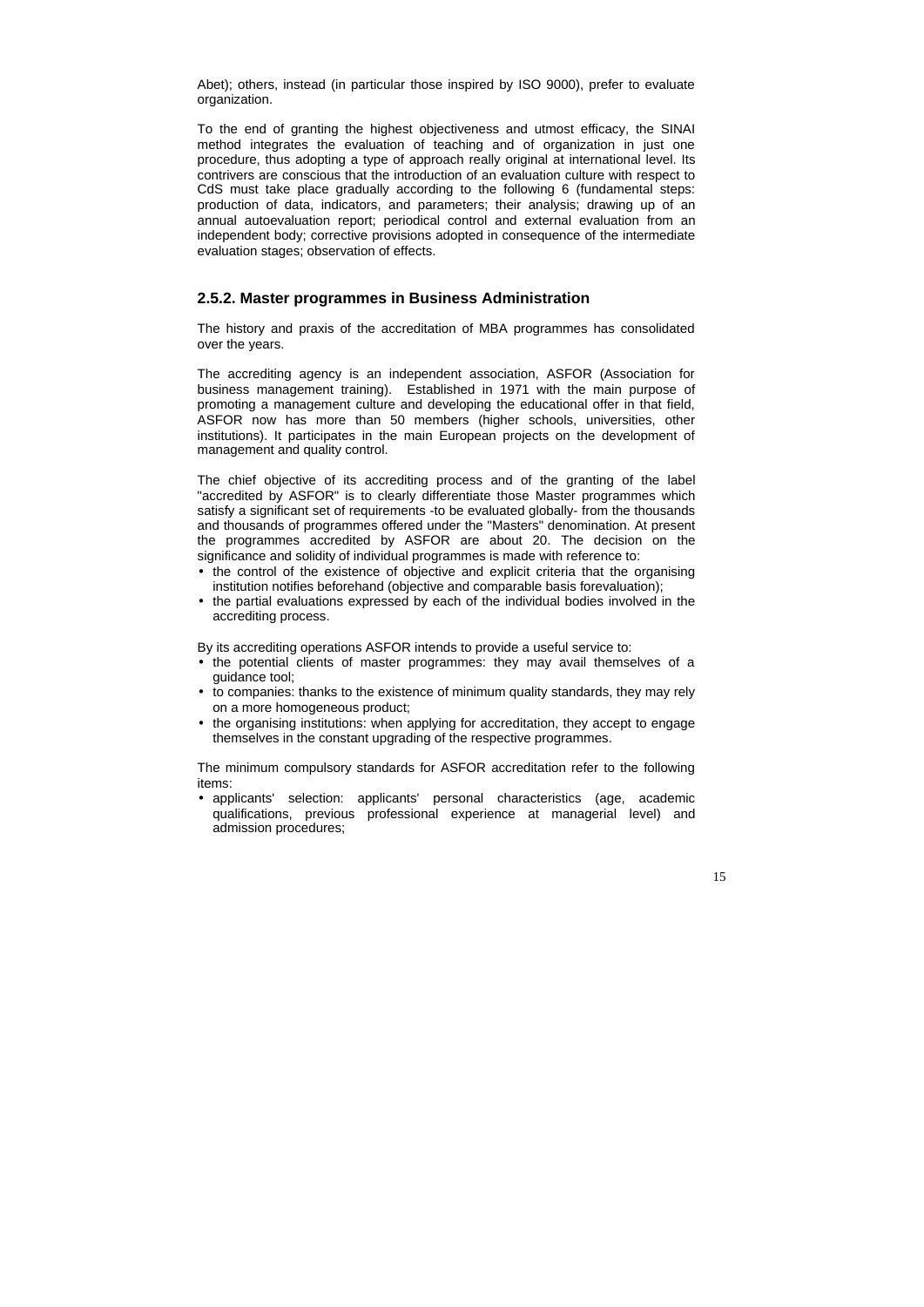- teaching activity: min; length in hours, study plan (compulsory subject areas), onjob projects, academic staff, teaching direction;
- evaluation of participants' performance: expected outcomes must be determined at the beginning of the programme, checked at regular intervals, formally assessed at the end;
- placement procedures: percentage of master holders adequately employed within 6 months;
- programme funding.

## **2.5.3. Accreditation of non-State institutions of higher education**

Italy has 14 non-State universities, almost 1/5 of the present total number of Italian universities.Most of them have been established in recent years; in particular, this is the case of the Università Carlo Cattaneo - "LIUC" at Castellanza and the Università Campus Bio-Medico in Rome (1991), the libera Università degli Studi "San Pio V" in Rome and the Università Vita-Salute San Raffaele in Milan (1996), the libera Università di Bolzano (1997), the Libera Univerrsità Europea "Jean Monnet" at Casamassima and the Università della Valle d'Aosta (2000).

In the Italian university history, institutional accreditation has taken different forms in relation to the main transformations affecting the university system.

- In the system in force in the second post-war period up to the eighties, institutional accreditation took place through a process resulting in the enactment by law of the establishment of a university or of the transformation into State universities of private institutions (libere università) or of separate branches of State universities. It is possible to trace in all these procedures some implicit measures of quality assurance: certain minimum standards are required along with the favourable opinion of the advisory bodies made up of representatives of the academic staff. As to the subjects involved in the process, in addition to the institution applying for accreditation they were the Government, Parliament, the Ministry of Education and the National University Council.
- Institutional accreditation changed when a university planning on national basis was introduced by the first 4-year Plan of university development (1986-1990). The establishment of new universities lost its past element of spontaneousness and occasionalism to become subject to criteria of rational planning and to specific provisions to be included in pluriannual plans for the development of the university system. This new stage involved new subjects: the Regional Coordination Committee, made up of the Rectors of the universities located in the same Region, and CRUI (Conference of the Rectors of Italian universities): they were both entrusted with the task to give their opinions on the individual proposals and on the entire university development plan, respectively.
- In more recent years (as from 1996) the legal process of formal approval has been supported by an external evaluation carried out, independently of the Ministry of Education, by the Observatory for the evaluation of the university system, later on transformed into the National Committee for the evaluation of the university system (CNVSU). CNSVU examines teaching, research as well as building structures; the availability of adequate human resources with reference to both the teaching and the administrative staff; eventually, the availability of the necessary financial resources and the articulation of the budget. In case of CNVSU's favourable advice, the next step is he formal establishment of the new non-State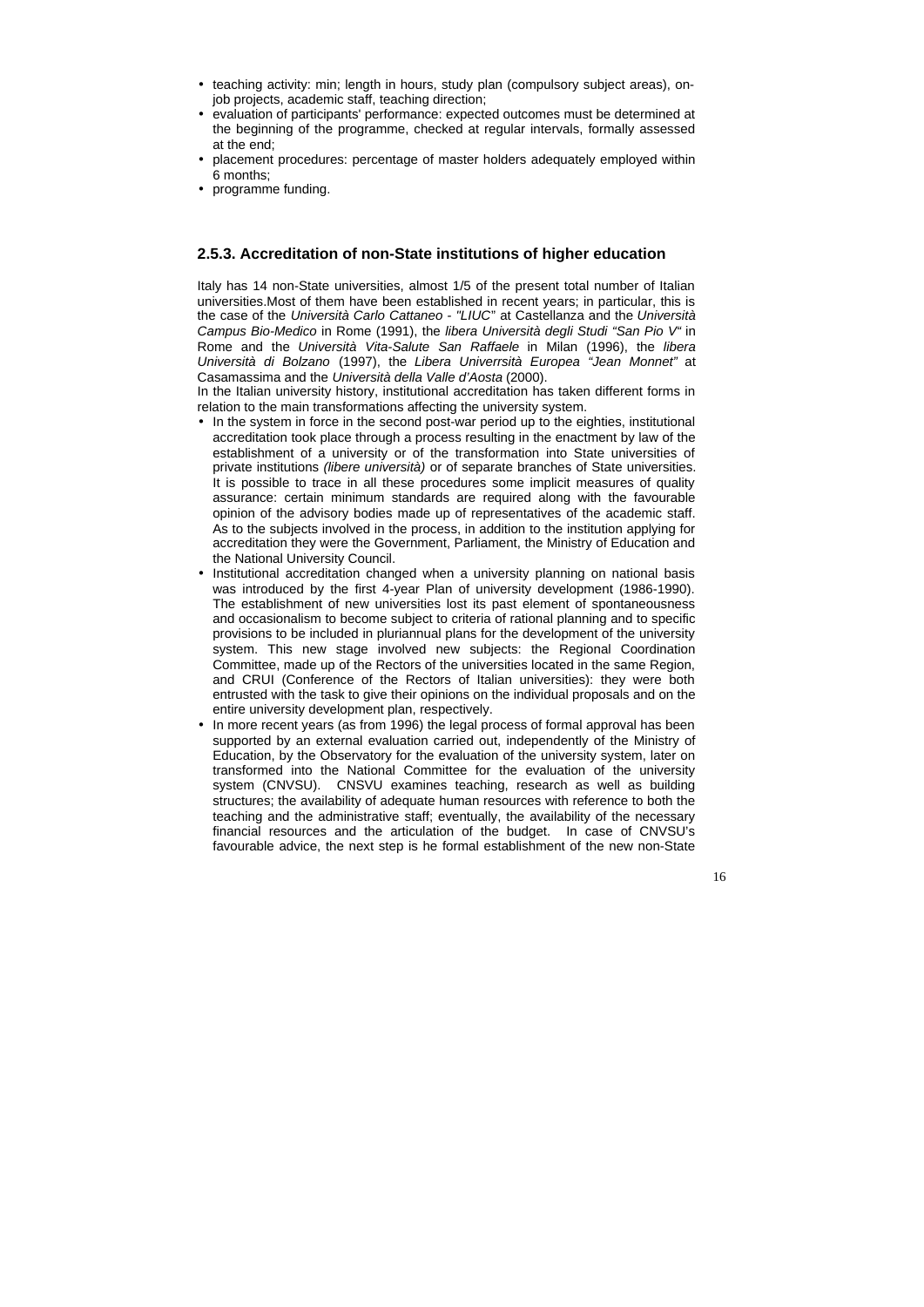university. The juridical instrument used is a ministerial decree which simultaneously approves the Statute and the RDA (university teaching regulations), legally recognizes the institution, and authorizes it to award legal degrees. The evaluation process for the accreditation of non-State universities does not only consist in an "ex ante". CNVSU periodically checks the situation also "ex post" -that is after the formal approval of the institution and the publication of the related decree- to the end of ascertaining the consistency of the subsequent development stages of the university with the development plan drawn up by the university itself and submitted for approval. Therefore, at later stages CNVSU controls the existence of the minimum standards needed in relation to teaching, instrumental equipment, building structures, financial resources, and personnel. All that, once the initial period of the new degree courses is over, to verify the presence of an adequate number of permanent teachers, researchers and technicians, all depending on the university concerned, as well as the existence of the related infrastructures and services so as to adequately satisfy the needs of all enrolled students. This activity corresponds to CNVSU's way of interpreting its role as the "guide" of Italian universities towards the evaluation culture. CNVSU's methodology of "ex post" evaluation intends to control to what extent the new legally recognized institutions carry out their initial development plan; how consistent a plan they have elaborated for the adjustment of their facilities during the first years of their newly-acquired legal status; times and modalities in which the new institutions succeed in getting all the resources needed to carry out a regular teaching and research work at university level; the availability of teachers in the transition phase in relation to those required by their future steady condition.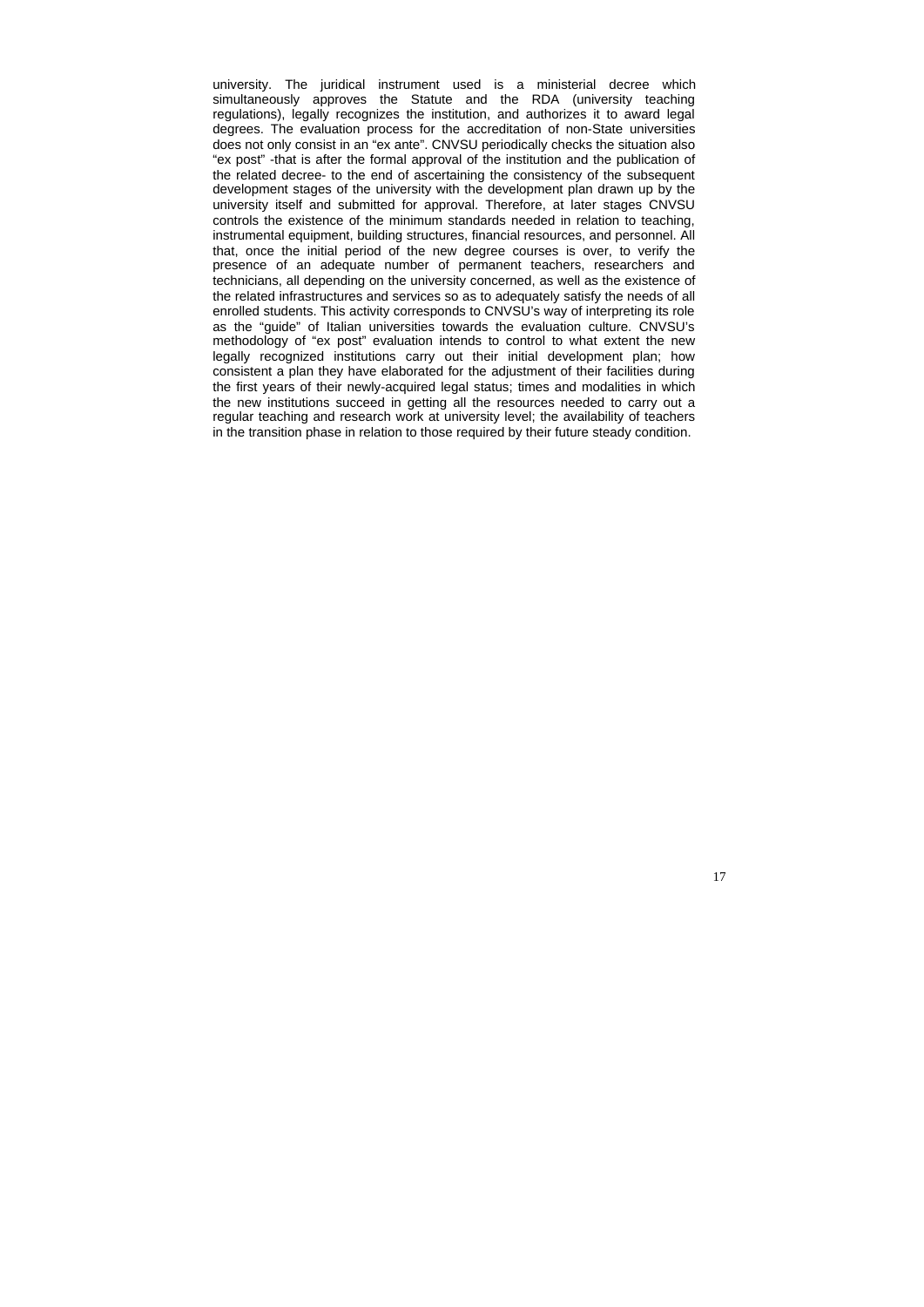## 3. Analysis of the processes: actors and regulations

## **3.1. The Italian system of programme approval and accreditation: the actors**

The procedures for the accreditation of degree programmes have been agreed upon by a technical team made up by CNVSU, MIUR , CRUI and CNSU.

#### **CNVSU**

The National committee for the evaluation of the university system (CNVSU) is the institutional body entrusted with the following tasks: determine the general criteria for the evaluation of all universities; draw up an annual report on the evaluation of the university system; promote the experimentation and implementation of quality assessment procedures, methodologies, and praxes; define the type and nature of information and data that individual universities have to transmit periodically to the Committee itself; elaborate and execute an annual plan of external assessment sessions concerning individual institutions or single teaching units inside them; carry out technical evaluations concerning the propsals of establishing new State or non-State universities with a view to authorize them to award legal degrees; draw up reports on the actual situation of university planning (state of accomplishment and results), carry out research and prepare documents on the condition of university education, the state of student welfare services with a view to fully implement social justice and democracy in education, and on the policies regulating the access to university programmes; accomplish studies and produce documents to define the criteria for the redistribution to universities of the balance quota from the total fund for their ordinary financing; on the Minister's request, carry out further activities related to quality assurance such as preliminary investigations, advisory sessions, definitions of standards and parameters as well as elaboration of technical legal texts; all this also with reference to the different activities of individual universities and to the projects and proposals they submit to the Ministry.

CNVSU enjoys the legal status as an independent body interacting autonomously with individual universities and the Ministry of Education, University and Research; benefits from a technical and administrative secretariat and a specific budget item.

#### MIUR

The Ministry of Education, University and Research (MIUR) was established in 1999. It was attributed the facilities, financial resources, staff and functions of the former Ministry of Education (MPI) and Ministry for universities and scientific and technological research (MURST). As concerns the specific sector of university education, MIUR carries out the functions pertaining to the State competence: planning of the development of both the university and the research system; legislation on general education matters and financing of universities and public research bodies; monitoring and evaluation of the education system; transposition of the EU and international legislation into the Italian education system; European harmonization and international integration; full implementation of university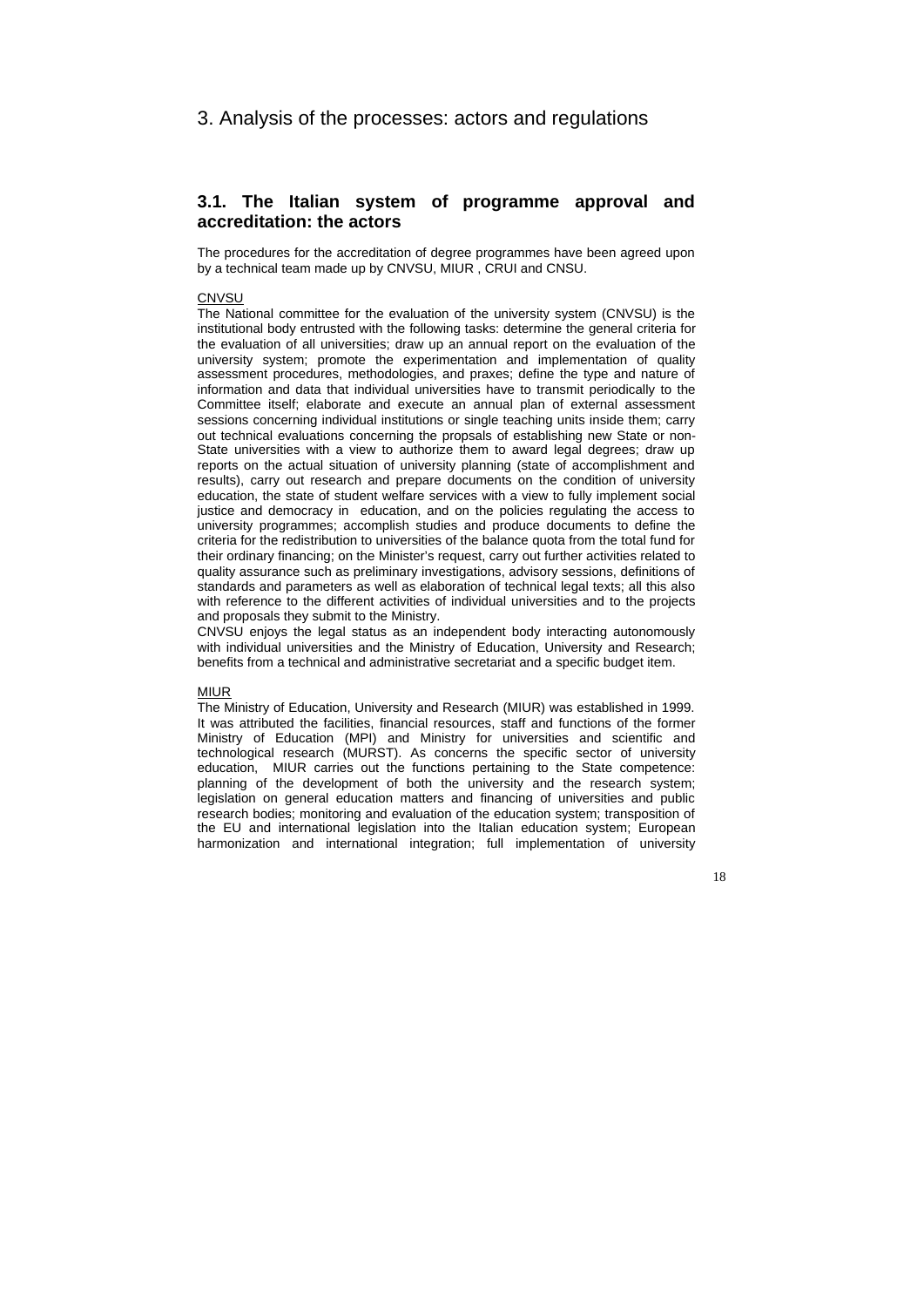autonomy; supervision of non-university institutions ranking at university level; rationalization of the conditions regulating university access; participation in the activities related to the access to the civil service and regulated professions; connection between university and school education as well as vocational and professional training.

#### CRUI

The Conference of the Italian University Rectors (CRUI) is an association made up of the rectors of all Italian universities, both State and non-State but legally recognized. CRUI pursues the following goals: a) adequately illustrate the needs of the university system to governamental and parliamentary authorities, after an in-depth analysis of all questionable issues; b) express its views on the university development plan and on the actual state of university education; c) promote and support university initiatives at national and international level by developing close relations with similar associations within and outside the European Union.

#### **CNSU**

The National Council of University Students (CNSU) has been conceived as an advisory body made up of representatives of the students enrolled in the different programmes at Italian universities. The student council elaborates proposals for the Minister on: a) projects for the restructuring of the university system; b) ministerial decrees fixing the general guidelines for the organisation of the different degreecourses, and providing means and methods to promote student guidance and mobility; c) criteria for the use of the balance quota, that is the amount of the total fund for the ordinary university funding which is determined through the so-called requilibrium formula. Besides, CNSU: d) elects its own representatives at CUN (National University Council); e) may submit proposals on other university matters of general interest; f) draws up for the Minister a national report on student conditions within the university system; g) may interrogate the Minister about events or facts of national consequence as concerns teaching and student life.

#### CUN

University proposals for the setting up of new degree programmes are subject also to the advice of the National University Council.

CUN is an elective body representative of university autonomy. It formulates proposals as well as compulsory advice on: a) university planning b) criteria for the use of the balance quota from the fund for the ordinary financing of universities; c) decrees regulating the structure of degree programmes; d) the definition of subject sectors; e) recruitment of university teachers and researchers.

Italian universities have set up a system for the internal evaluation of their operational management, teaching and research activities, student welfare services.

Availing themselves, among other means, also of comparative analyses of costs and results, all institutions check such factors as the correct use of public resources, research and teaching productivity, the regular development and the fairness of their managerial operations. At each institution the evaluation action is entrusted with a collegial body, the so-called "university evaluation unit", whose composition, objectives and functions are regulated by the university statute: it is made up of min. 5 up to max. 9 appointed members; at least two of them are chosen among scholars and researchers experienced in the field of quality assessment, even if not belonging to the academic environment. University evaluation units are granted the following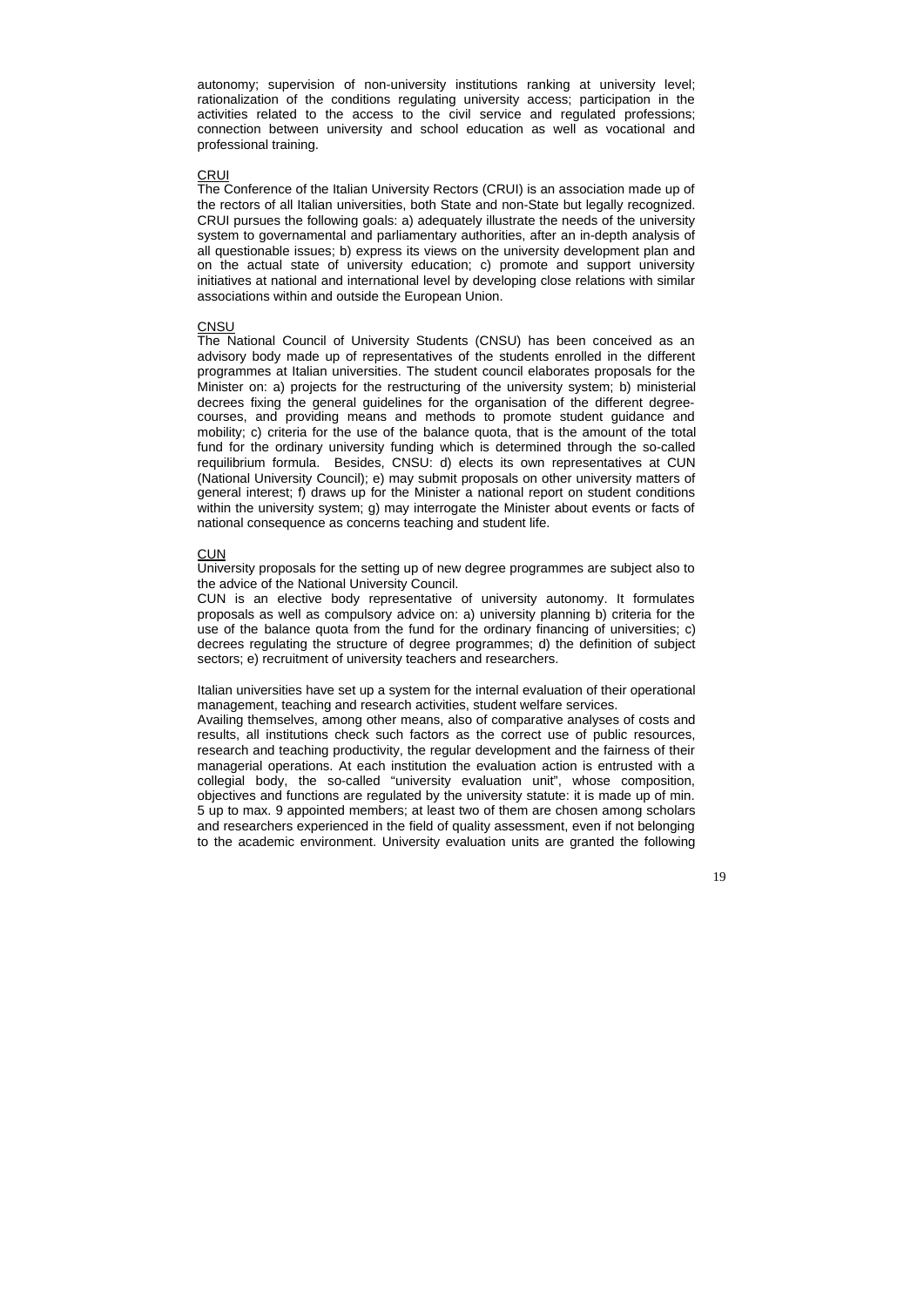rights: operational autonomy, access to all necessary information and data, publicity and diffusion of their proceedings within the legal limits of the respect for privacy. Evaluation units periodically collect students' opinions on the teaching activities of the respective institutions; anonymity is granted.

With respect to the new degree programmes, the approval and accreditation process took advantage of a recent informational infrastructure, i.e. the database on the educational offer of all Italian universities [\(<http://offertaformativa.miur.it>\)](http://offertaformativa.miur.it), which was worked out to meet two chief requirements:

- provide a telematic support to the elaboration stages of the new degree programmes, from their planning to the ministerial approval and the control of minimum quality standards;
- provide full information on the educational offer of individual universities and on the teaching content of all their programmes (these are described by means of a common standardised grid); such a complete information was primarily intended and still is- to facilitate students'guidance towards university matriculation.

## **3.2. Degree programmes: from the national definition of curricula to institutional teaching autonomy**

Like the H.Ed. systems of some continental European countries, the Italian university model was based on academic programmes and degrees whose content was rigidly defined by national regulations under the supervision of the State. Such centralized rules and control produced a fundamental consequence: in addition to their academic significance, university degrees also possessed "legal validity" and produced juridical effects (e.g. in relation to public competitions for functions within the civil service or for access to regulated professions).

Over the years, national university regulations have evolved considerably; the most interesting phases of their evolution are summarized in the following paragraphs.

At a first stage, the national teaching regulations were made up of a series of detailed rules and tables which fixed the names of the different programmes, their legal length, number and names of all compulsory subjects, modalities of final degree examinations, names of the degrees to be conferred. The most obvious consequence was the homogeneity within the whole national territory of the degree programmes in the same subject field and of the same typology. The bulk of laws that produced such teaching regulations dates back to the early '30ies, even if the act commonly quoted as the main legislative reference is the decree No. 1652 of 1938.

A partial liberalization was introduced in 1969 to satisfy the pressing requests from university student associations. Students were allowed to submit individual study plans, different from those defined by the teaching regulations in force, provided they respected the pre-determined number of subject and made their choices out of the list of subjects actually offered by the respective Faculties. Said "personal" study plans were subject to the approval of the competent Faculty Councils whose members, when making their decisions, had to take into account the educational level and the professional competence to be achieved by those students through the degree programmes concerned.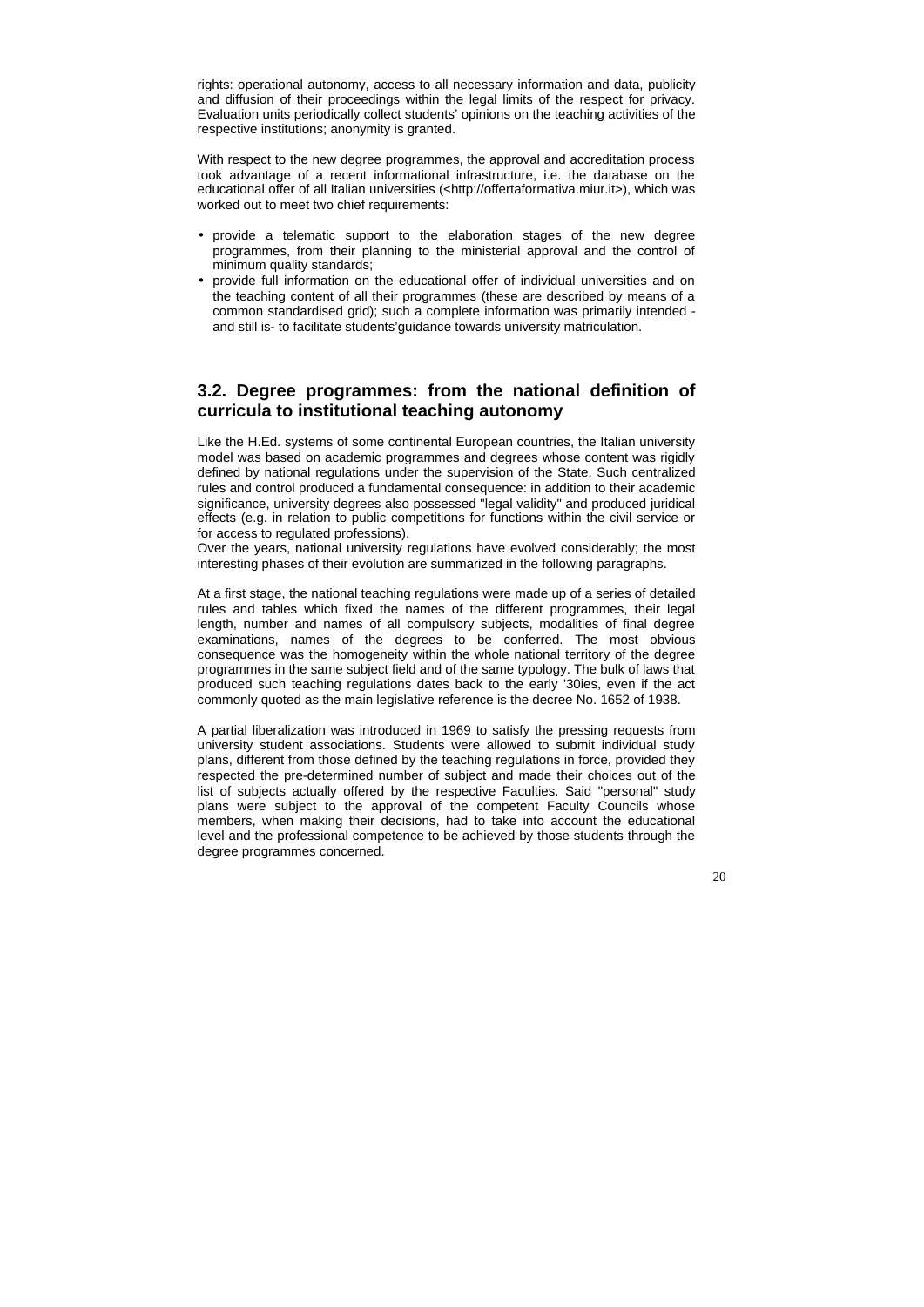The national regulations underwent a substantial revision in 1990 due to the socalled "riforma degli ordinamenti didattici universitari" (reform of university teaching rules; Law No. 341 of 1990). Its main objective was to restructure all degree programmes on the basis of the increased university autonomy, and promote a greater flexibility of the system. In this respect, the 1990 reform:

- sanctioned the revision of the curricula of all existing degree programmes, defined the criteria for their regular updating, and modified the administrative revision procedures in force;

- introduced the principle according to which the educational content of a programme is partly optional in the meaning that the national regulations must determine only the general subject areas to be compulsorily covered by the different curricula; in such a way, once granted the minimum standard of homogeneity necessary to save the legal validity of individual degrees, a wide chance for discretionality was given to individual institutions;

- pursued the recomposition of knowledge by opposing, through the formula of the subject areas, both to its fragmentation in more and more specialistic fields and to the proliferation of subject courses.

The reform approved by DM 509/1999 has faced the important problem of how to reconcile two conflicting factors: on the one side, the institutional autonomy in the definition of university curricula, on the other the necessity to grant the legal validity of degrees by their reference to a series of national regulations. As a solution, the "classe" was introduced. The degree programmes of the same cycle and typology which share the same qualifying educational objectives and the related indispensable teaching/learning activities, independently of the denominations they are attributed by individual universities, have been organised in groups called "classi di appartenenza" (classes of degree programmes). In relation to each class of degree programmes, at national level the qualifying educational objectives have been identified along with the teaching/learning activities necessary to achieve them; such activities have been grouped in six (6) main typologies:

a) basic education;

b) subject-fields characterizing each class;

c) subject-fields connected or integrative in relation to those characterizing the class, with special reference to cultural contexts and interdisciplinarity;

d) educational activities of students' choice;

e) educational activities aimed to check the students' competence in a foreign language, and to train them for the final degree examination;

f) other educational activities devised for the students to acquire further competences in foreign languages, skills in information technology and telecommunications, relation abilities, or any additional skill/competence useful for their transition to the labour market; also those activities are included which have the purpose to facilitate the students' choice of their future professions by the direct contact with the labour sector to which a certain degree may give access (e.g. in particular activities of professional guidance and training periods).

The central authority determines a minimum credit number that is compulsory at national level for each of the above typologies. In the respect of said national limits, individual institutions autonomously define the content and development of the curricula. Degree programmes belonging to the same classe are attributed by law the same legal validity.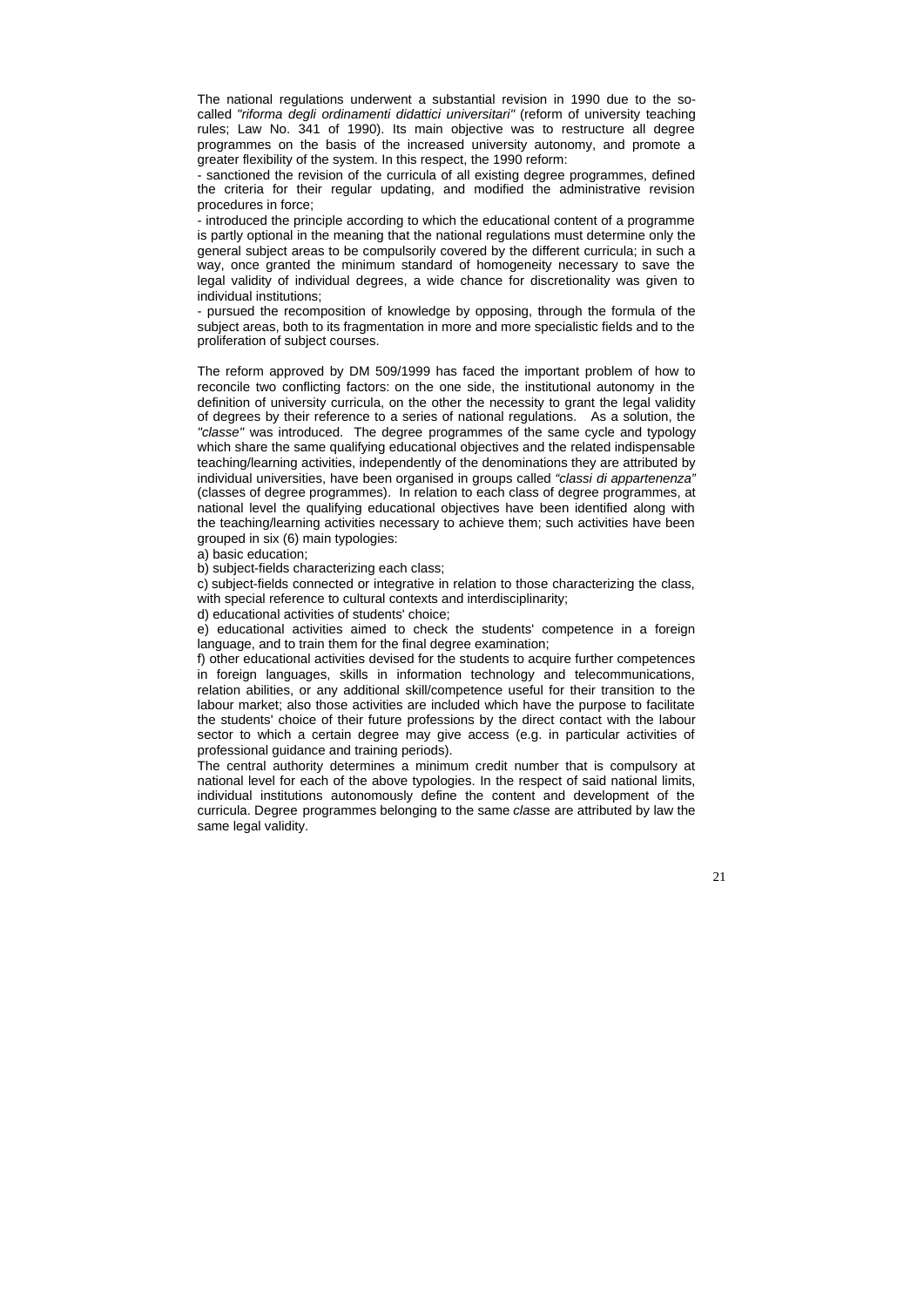# 4. Accreditation and evaluation schemes in relation to Europe and globalisation: the Italian debate

The internationalization of Italian higher education has opened once again a very lively debate on the legal validity of study qualifications (both academic degrees and professional titles).

In recent years, three main positions have emerged, ranging from the will of definitively abolishing such a legal validity to the belief that it is still necessary and even useful.

#### a) Abolitionists

Associations in favour of free education are inclined to repeal such a legal validity by the removal of both the national teaching regulations and the State Examinations licensing to the professions. Their position is based on the belief that programme regulations must be modified in such a way that free educational initiatives arising from the social context may really be carried out freely in integration of the central action of the State. The same opinion is shared by the representatives of the oldest Italian Liberal culture, large groups of the industrial world as well as by some Catholic associations which, active in the educational sector, have recently put forward that type of solicitations.

Abolitionists generally take as their preferential pattern the US experience which is based on the lack of State curricular control, on the qualitative competition among educational institutions at different levels, and leaves the problem of the value of degrees to the evaluation of the occupational market rather than of the State.

#### b) Realists

The opposite position, while in favour of institutional autonomy, is more realistic as concerns the legal validity of qualifications: it admits its utility and the necessity to keep it in quite a number of sectors. The supporters of this opinion believe that the global deregulation is thought of as if it were a sort of mythical device capable of eliminating the limits of the Italian educational system, whereas in reality it would cause more problems than those it aims to solve. The system of the legal validity of qualifications still has a function in many sectors; for example in the case of programmes devised for the access to health-related professions, as well as of those training for the other professions regulated by law, and, in more general terms, for the protection of consumers. Besides, with respect to university education the 'realists' mantain that the recent reform of the system has already considerably modified the concept of the legal validity of study qualifications both from a formal and from a substantial point of view. The realists' position has a wider cultural background; they fear the risk that a generalized and drastic abolition of the legal validity may cause a transfer of powers in educational matters from the State to professional corporations rather than to the occupational market. There is also the risk that a deregulation in education may involve high social costs; it would undoubtedly offer to the economically strongest groups wider opportunities to obtain the most valuable qualifications (or simply the most advertised ones), and would cause an objective failing of the social garantees of citizens' equality as well as of solidarity trends.